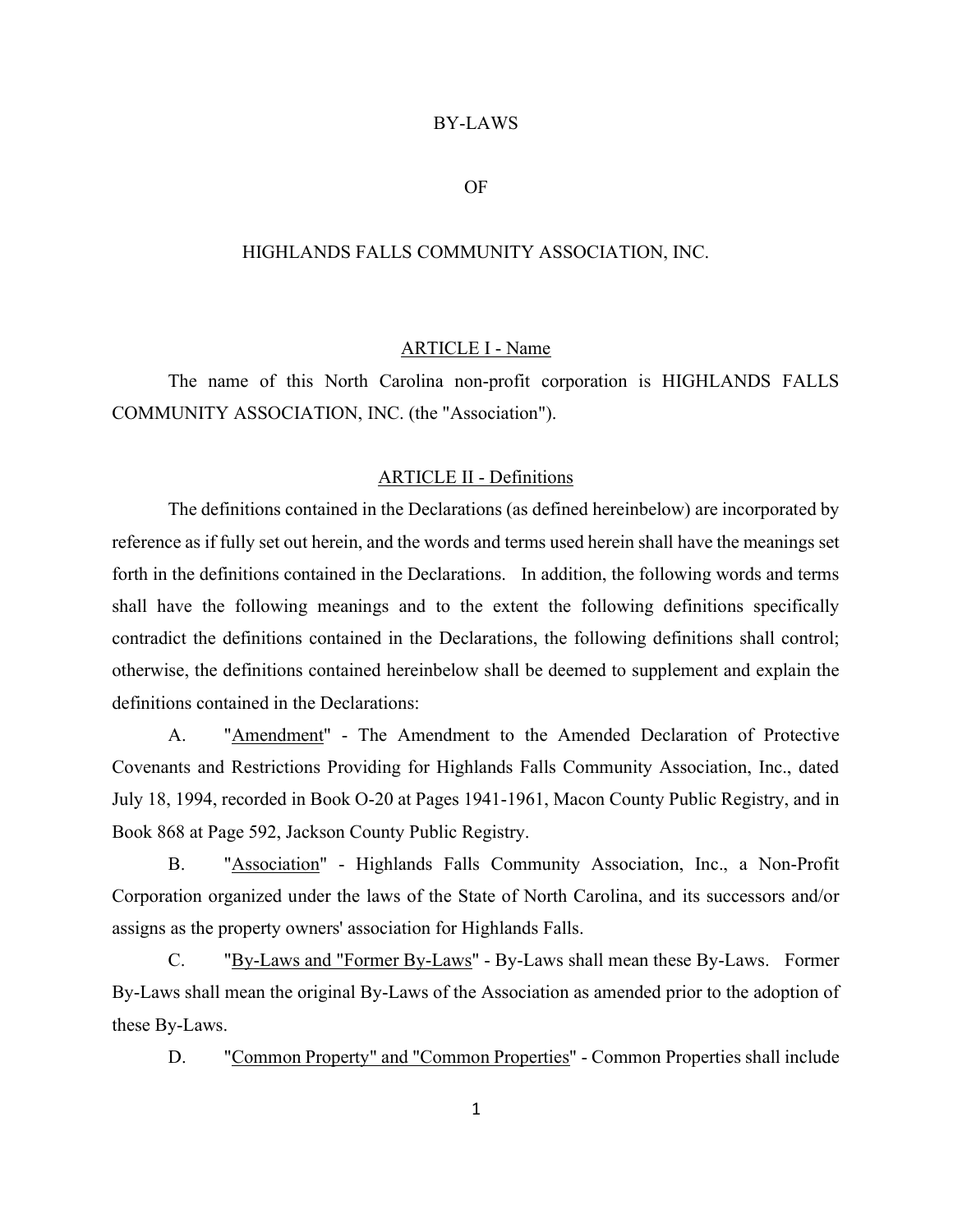the definition of Common Properties contained in the Declarations. In addition, the Common Properties shall include all property, real, personal or intangible, heretofore conveyed to and/or now owned by the Association and hereafter acquired by the Association, whether or not the conveyance designates the property conveyed as common property, provided the same is conveyed to and acquired by the Association for the common use and benefit of the Members of the Association. Common Property is a specific parcel or item of the Common Properties.

 E. "Declarations" - The Amended Declaration of Protective Covenants and Restrictions Providing for Highlands Falls Community Association, Inc. dated August 19, 1980, recorded in Book H-13 at Page 15, Macon County Public Registry, and the Amended Declaration of Protective Covenants and Restrictions providing for Highlands Falls Community Association, Inc. dated February 2, 1982, recorded in Book K-14 at Page 204, Macon County Public Registry, and in Book 600 at Page 68, Jackson County Public Registry, as extended and amended by the supplemental declarations recorded in Book P-15 at Page 223, Macon County Public Registry; Book P-16 at Page 21, Macon County Public Registry; Book V-17 at Page 224, Macon County Public Registry and Book 691 at Page 343, Jackson County Public Registry; Book K-18 at Page 528, Macon County Public Registry and Book 734 at Page 485, Jackson County Public Registry; Book V-18 at Pages 1077-1082, Macon County Public Registry and Book 763 at Page 489, Jackson County Public Registry; and Book L-19 at Pages 1379-1383, Macon County Public Registry.

 F. "Developer" - Golf Properties and Associates, a North Carolina partnership (now terminated); its predecessor and successor, Golf Properties, Inc., a North Carolina corporation; and the successors and assigns of Golf Properties, Inc. as developer of Highlands Falls.

 G. "Highlands Falls" - Highlands Falls Country Club Subdivision, which includes all of the real property described in paragraph Four of the Amendment and all real property contiguous thereto owned by Golf Properties, Inc. and Highlands Falls Country Club, Inc.

H. "Lot" or "Residential Lot" - Any subdivided parcel of land, whether or not improved, that has been platted and recorded by the Developer, located within Highlands Falls and designated for single-family residential use.

 I. "Member" and "Associate Member" - Member and Associate Member are defined in ARTICLE VII hereinbelow.

2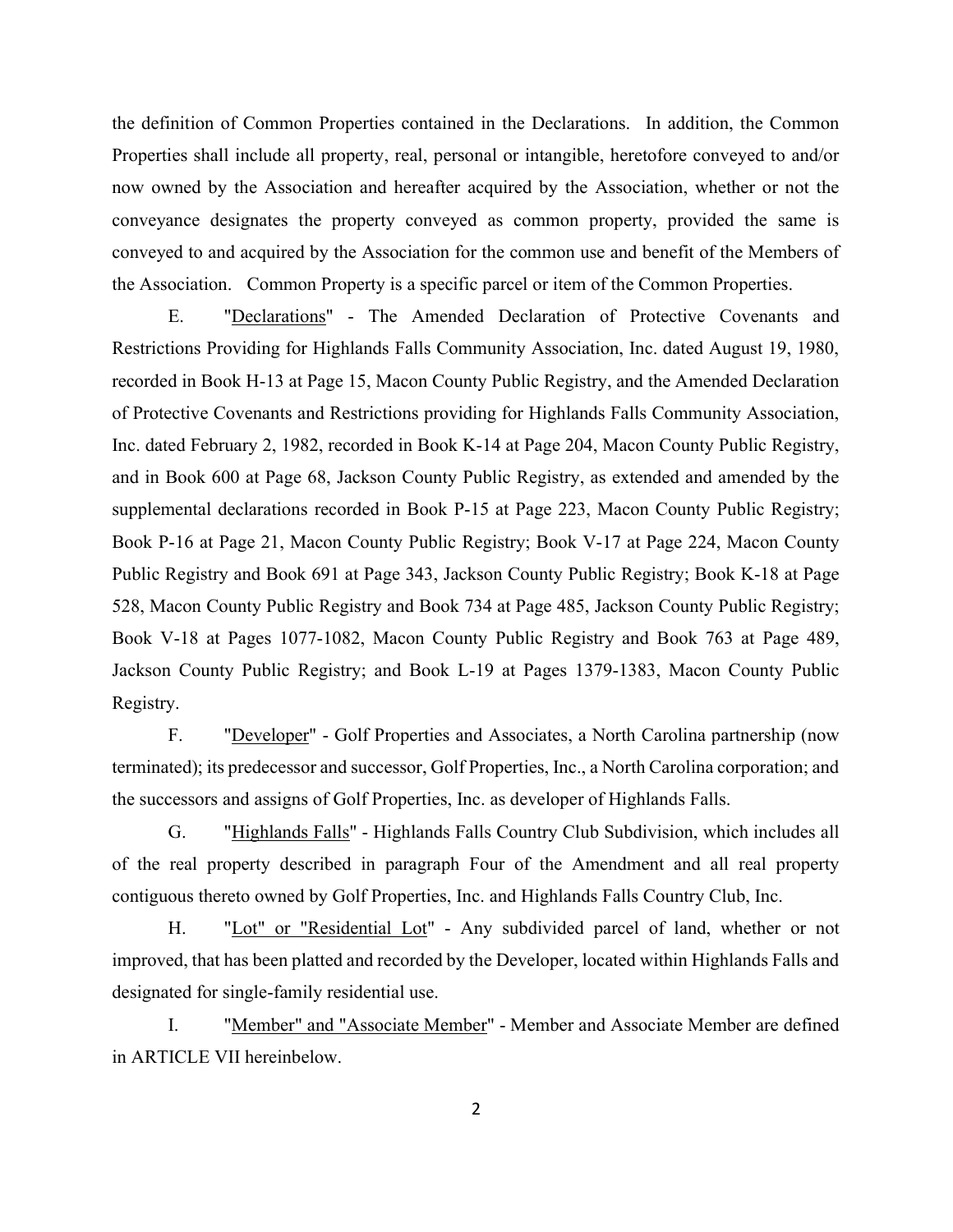J. "Neighborhood Area" - Neighborhood Area shall include the definition of Neighborhood Area contained in the Declarations, and shall include without limitation the subdivision known as Club Villas (the "Club Villas"); the planned unit development known as Golf Villa Neighborhood #1, also known as Golf Villa #I Neighborhood (the "Golf Villas"); the subdivision known as Winterberry Court ("Winterberry Court"); the planned unit development known as Laurelwood Subdivision ("Laurelwood"); and the condominium known as Chestnut Cove, a Condominium ("Chestnut Cove"), all of which are located within Highlands Falls and are more particularly described in paragraph Four of the Amendment.

K. "Owner" - Owner is defined in ARTICLE VII hereinbelow.

 L. "Properties" - Properties shall include the definition of Properties contained in the Declarations. In addition, Properties shall have the same meaning as Highlands Falls.

 M. "Residential Unit" - Residential Unit shall mean each dwelling unit located in each Neighborhood Area, including the Club Villas, the Golf Villas, Winterberry Court, Laurelwood, and Chestnut Cove, all of which are located within Highlands Falls and are more particularly described in paragraph Four of the Amendment.

N. "Subdivision" - Subdivision shall have the same meaning as Highlands Falls.

 O. "Use Restrictions" - Use Restrictions mean the Declaration of Restrictive Covenants for Highlands Falls Country Club dated September 1, 1973, and the Supplemental Declaration attached thereto, recorded in Book V-9 at Page 100, Macon County Public Registry, providing use restrictions for Lots in Section I of Highlands Falls, and the Declaration of Rights, Restrictions, Affirmative Obligations and Conditions Applicable to Highlands Falls Country Club Community recorded in Book K-14 at Page 203, Macon County Public Registry, providing use restrictions for Lots in Section II of Highlands Falls.

#### ARTICLE III - Effective Date

 These By-Laws replace the Former By-Laws of the Association. These By-Laws were adopted by resolution of the Members of the Association at the annual meeting of the Members duly held on July 17, 2018. Notice of said annual meeting was given to each Member on June 18, 2018, in the manner specified in the Declarations and in the Former By-Laws. On July 17, 2018, the date of the meeting, the Members were entitled to cast the total of 383 votes and there were 234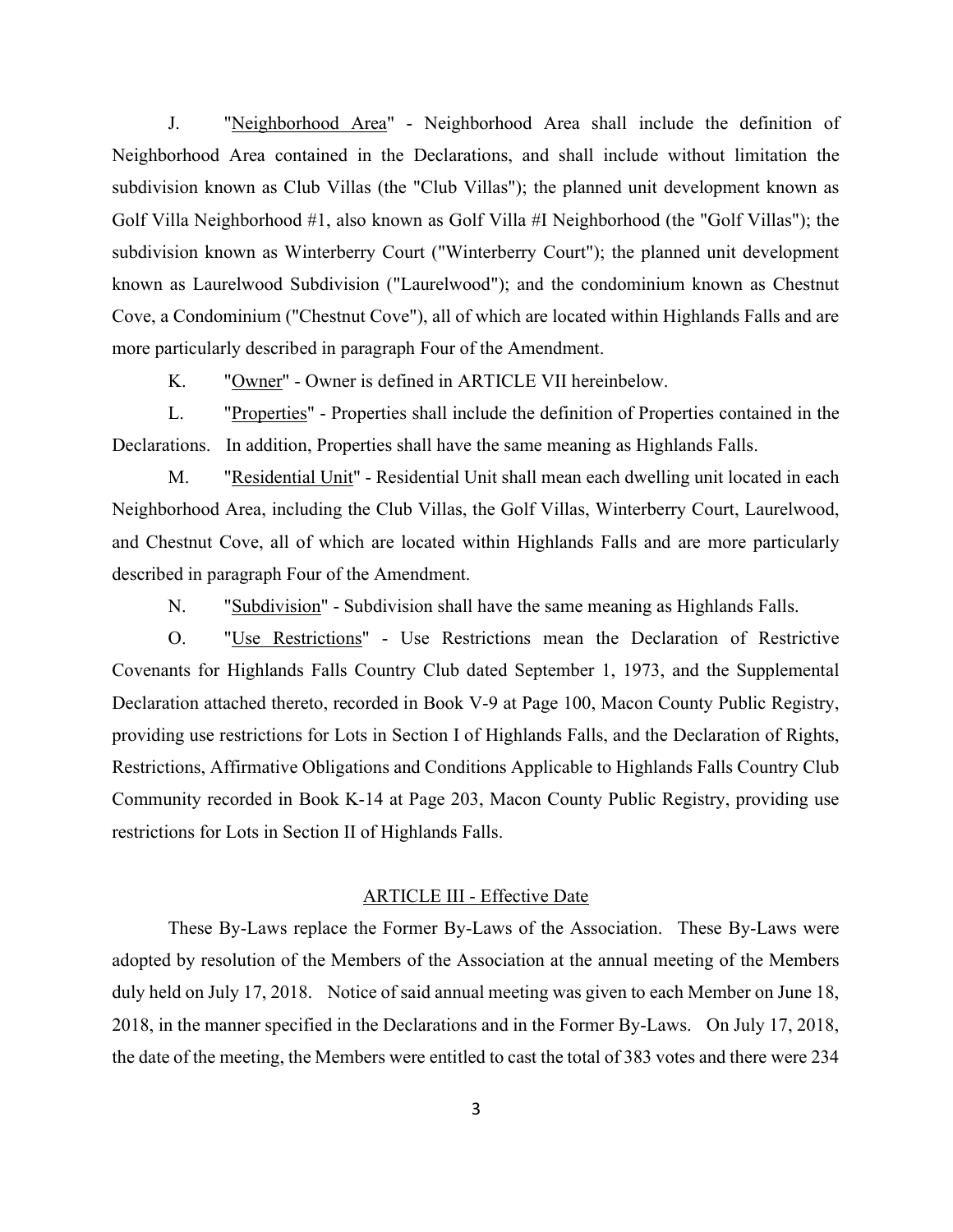votes represented in the meeting in person or by proxy; therefore, in excess of 60% of the total number of votes entitled to be cast by the Members were represented at the meeting and a quorum was present. Of the 234 votes represented at the meeting, the affirmative vote of 175 were required in order to adopt these By-Laws. 231 votes were cast in favor of and 3 votes were cast in opposition to the adoption of these By-Laws. Simultaneously with the adoption of these By-Laws, the Amendment was adopted by the Members of the Association. The resolution so adopted provided that the Amendment be executed by the President of the Association, attested by the Secretary with the corporate seal affixed, and recorded in the Macon County Public Registry and in the Jackson County Public Registry as soon as possible after September 19, 2018; that the Amendment would become effective upon the date of the first such recordation; and that these By-Laws would become effective simultaneously with the Amendment becoming effective.

# ARTICLE IV - Offices

 Section 1. Principal Office: The principal office of the Association shall be located at such place as the Board of Directors may from time to time establish.

Section 2. Registered Office: The registered office of the Association, which is by law required to be within the State of North Carolina, shall be located at 9 West Main Street, Franklin, North Carolina, 28734, or at such other place within the State of North Carolina as may, from time to time, be fixed and determined by the Board of Directors.

 Section 3. Other Offices: The Board may have other offices at such places as the Board of Directors may designate or as the affairs of the Association may require from time to time.

# ARTICLE V - Purposes

The purposes for which the Association is organized are:

 A. To carry out the purposes set forth in ARTICLE III of the Articles of Incorporation of the Association, which are incorporated by reference.

 B. To carry out the purposes of the Association as set forth in the Declarations, the Amendment and the Use Restrictions.

C. To promote and enhance the proprietary, civic, social, and recreational interests of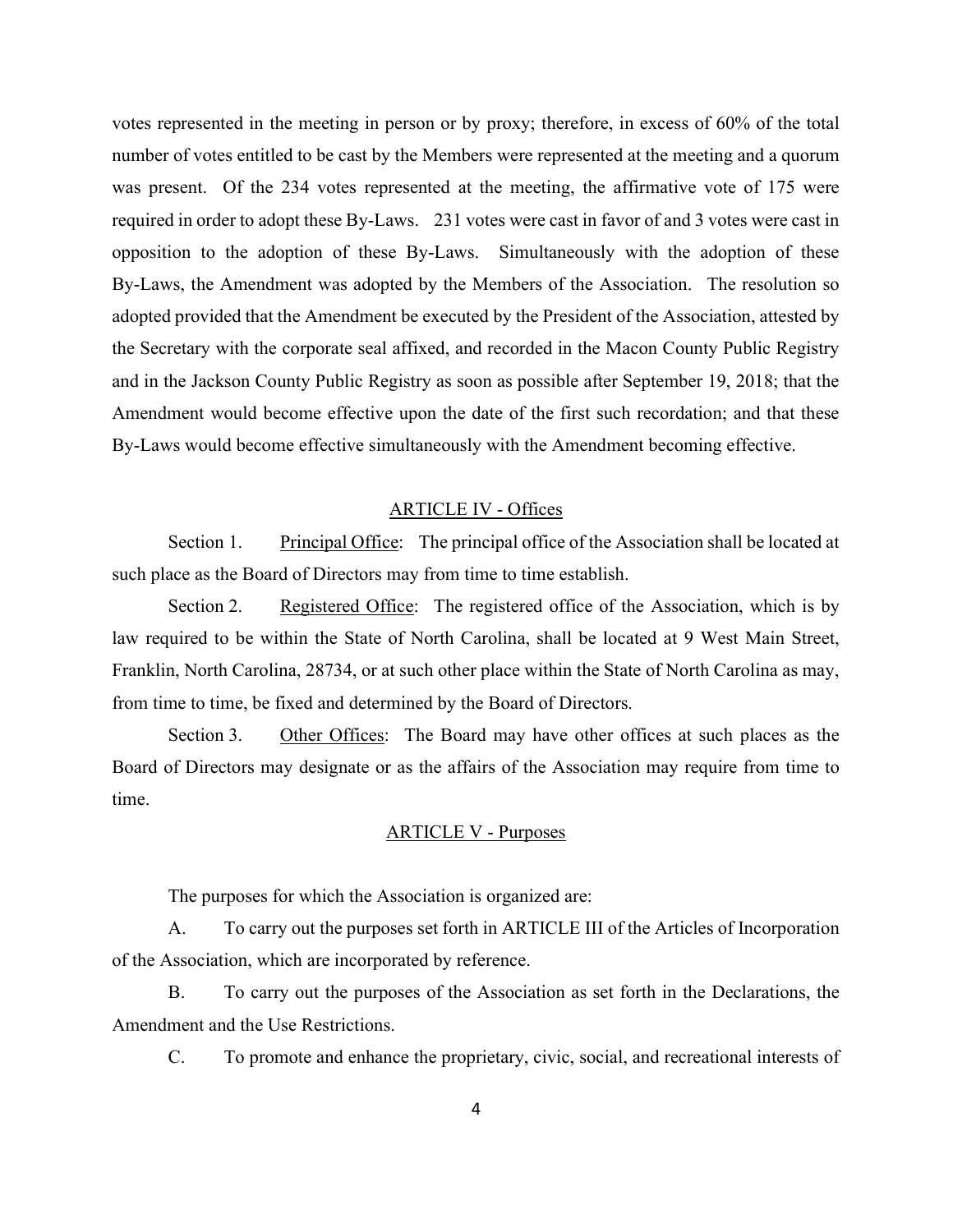the Owners within Highlands Falls, and any other property owners who for any reason become Members of the Association.

 D. To discharge the Association's duties and enforce the Association's rights with respect to the Associate Members.

 E. To acquire by gift, purchase, or otherwise, and to hold in the Association's name, real and personal property;

 To construct, maintain, replace, repair, or otherwise deal with improvements of any kind whatsoever upon its real property or for which it has responsibility;

 To provide road, water system, sewer system, security and other improvements and/or maintenance within the Subdivision and other areas with respect for which it has responsibility for the same;

 To exercise all powers granted by law to non-profit corporations and to do all lawful things and acts for the benefit of its Members and the protection of their interests as real property owners; and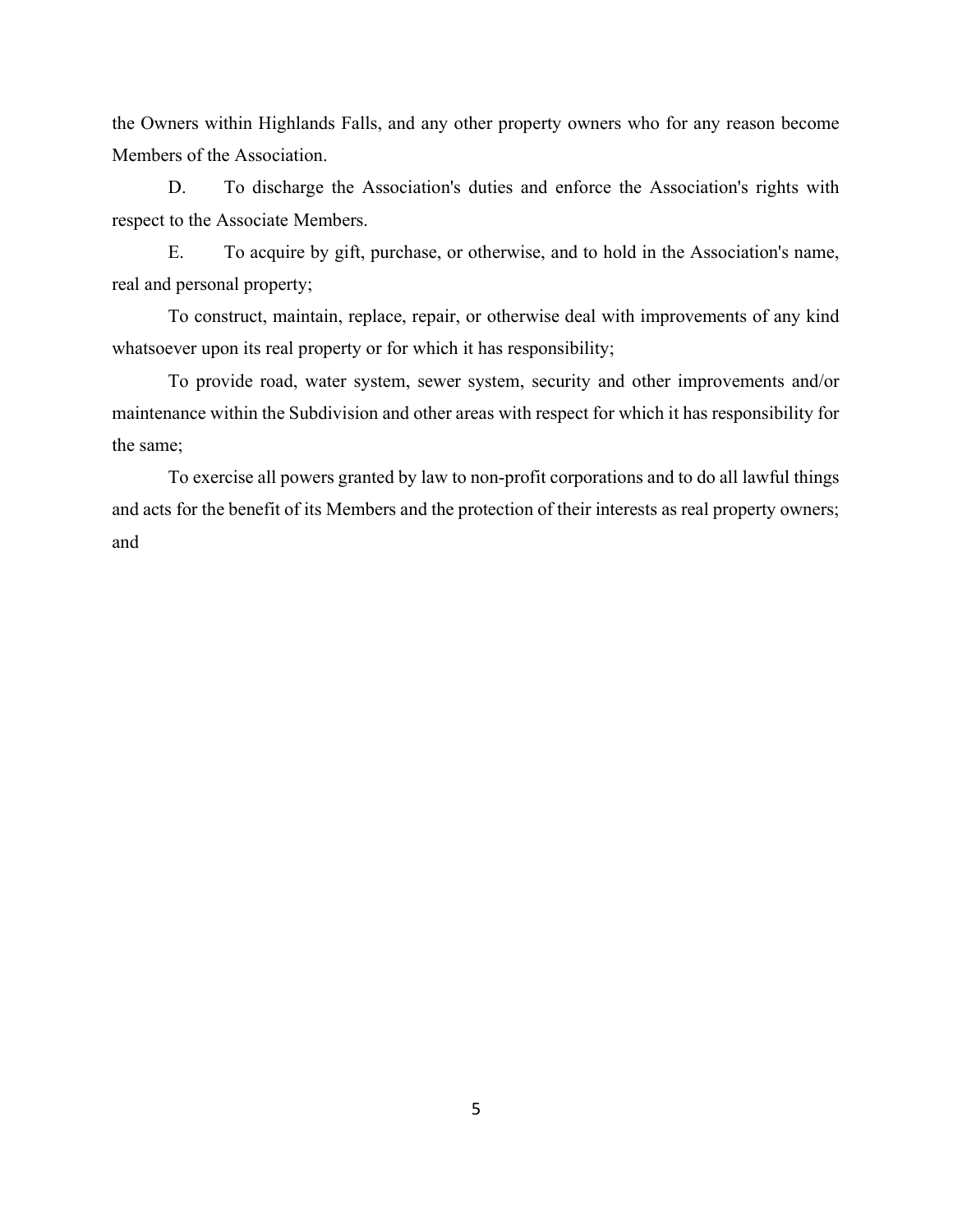To levy assessments, fees, dues, fines and charges and to borrow money for the accomplishment of the foregoing purposes.

 F. To comply with and compel compliance with the Declarations, the Amendment and the Use Restrictions, and to comply with and to compel compliance with the provisions of any other restrictive covenants affecting real property requiring membership in the Association by affected Owners, and assigning to the Association rights as against said Owners and/or responsibilities for the enforcement of provisions of such restrictive covenants.

 The foregoing clauses shall be construed as both objectives and powers. The foregoing enumeration of specific powers shall not be deemed to limit or restrict in any manner the general powers of the Association and the enjoyment and exercise thereof as conferred by the laws of the State of North Carolina, now or hereafter in effect.

 Notwithstanding anything herein to the contrary, the Association shall exercise only such powers as are in furtherance of the exempt purposes of organizations set forth in Section 501 (c) (7) of the Internal Revenue Code and its regulations as the same now exists, or as it may hereafter be amended from time to time.

#### ARTICLE VI - Limitations

 The Association shall have no power to declare dividends, and no part of its net earnings shall inure to the benefit of any Member or director of the Association or to any other private individual. The Association shall have no power or authority to engage in activities which consist of carrying on propaganda or otherwise attempting to influence legislation or to participate in or intervene in any political campaign on behalf of any candidate for public office.

## ARTICLE VII - Membership

 Section 1. Members: All Owners of real property within Highlands Falls which is subject to and encumbered by the Declarations are Members of the Association. Highlands Falls Country Club, Inc. is also a Member of the Association. Members shall be entitled to vote at all meetings of the Members in the manner set forth hereinbelow and to serve as directors and officers of the Association.

The Owner or Owners of each Lot and Residential Unit within the Subdivision shall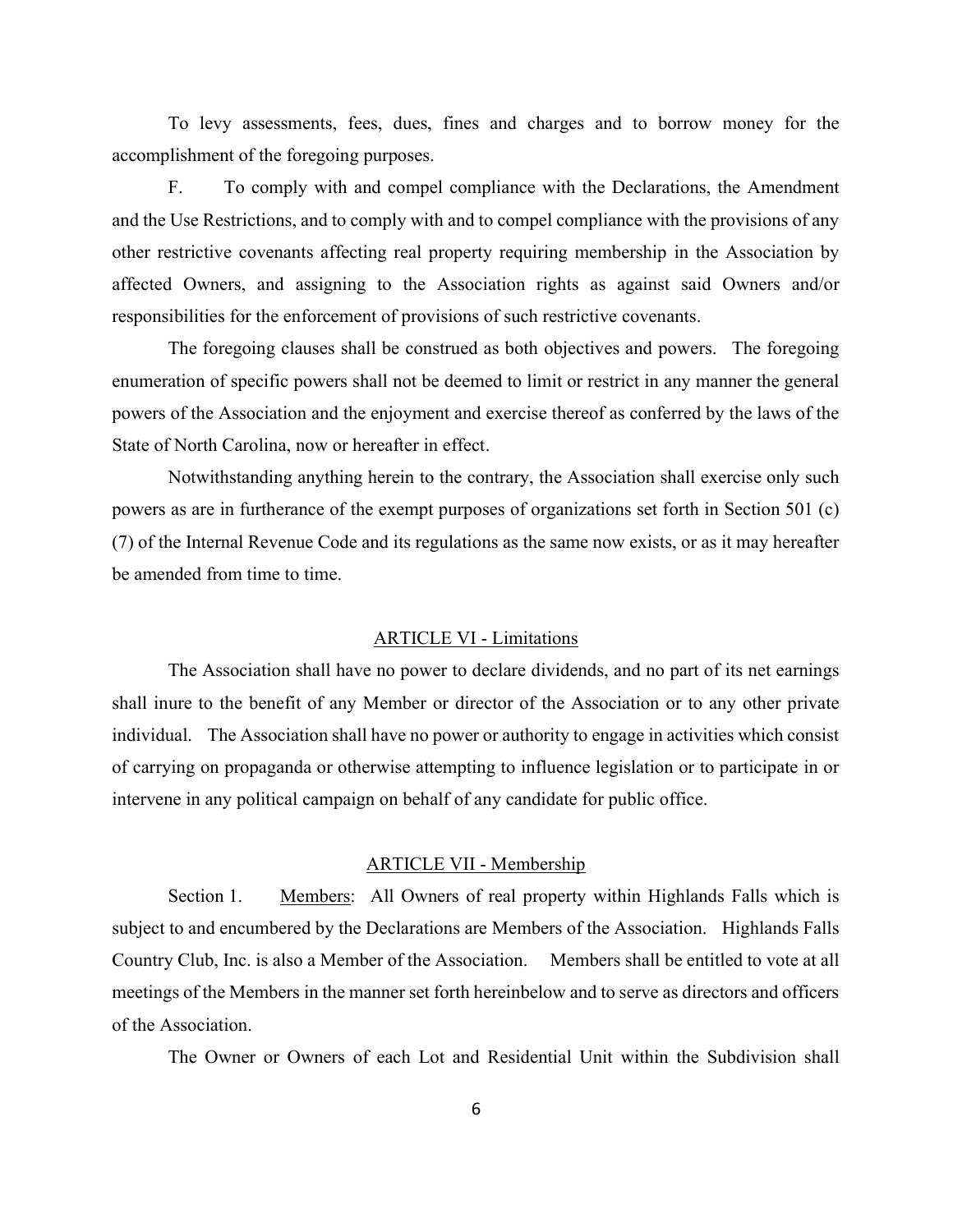designate a "Voting Member" with respect to each Lot or Residential Unit in the manner and for the purposes set forth hereinbelow. Such Voting Member must be a natural person who is an Owner or who is an officer, director, trustee or otherwise a principal in an Owner of the Lot or Residential Unit.

 "Owner" shall include the definition contained in the Declarations. In addition, Owner shall mean:

 A. Any person, firm, corporation or other legal or commercial entity or combination thereof who or which holds fee simple title to any Lot or Residential Unit; and

 B. Any person, firm, corporation or other legal or commercial entity or combination thereof who or which has contracted to purchase fee simple title to any Lot or Residential Unit pursuant to a written agreement, and which written agreement entitles such person, firm, corporation or other legal or commercial entity or combination thereof to the exclusive right to possess and control such Lot or Residential Unit, in which case the record fee simple owner of such Lot or Residential Unit shall, for the purposes of the Declarations and the Amendment, cease to be the Owner of such Lot or Residential Unit for so long as said agreement is legally effective.

 Section 2. Associate Membership: Any person, firm, corporation or other legal or commercial entity or combination thereof who or which owns real property outside Highlands Falls and who or which has the right to use the Association's central water system or central sewer system in accordance with any deed, instrument or contract with the Association shall be an Associate Member of the Association. Associate Members shall pay all assessments and fees charged by the Association attributable to their water and/or sewer use and shall pay membership fees. Associate Members shall have the right to receive notice of and to attend all meetings of the Members of the Association, but they shall not have the right to vote at meetings of the Members or to serve as directors or officers of the Association.

 Section 3. Transferability, etc.: At such time as any Owner of any Lot or Residential Unit ceases to own the Lot or Residential Unit, the membership in the Association of such Owner shall immediately and automatically transfer to the successors in title to such Owner; and a transfer in ownership of any Lot or Residential Unit shall also transfer membership in the Association appurtenant to such ownership. No Owner may resign from or otherwise avoid membership in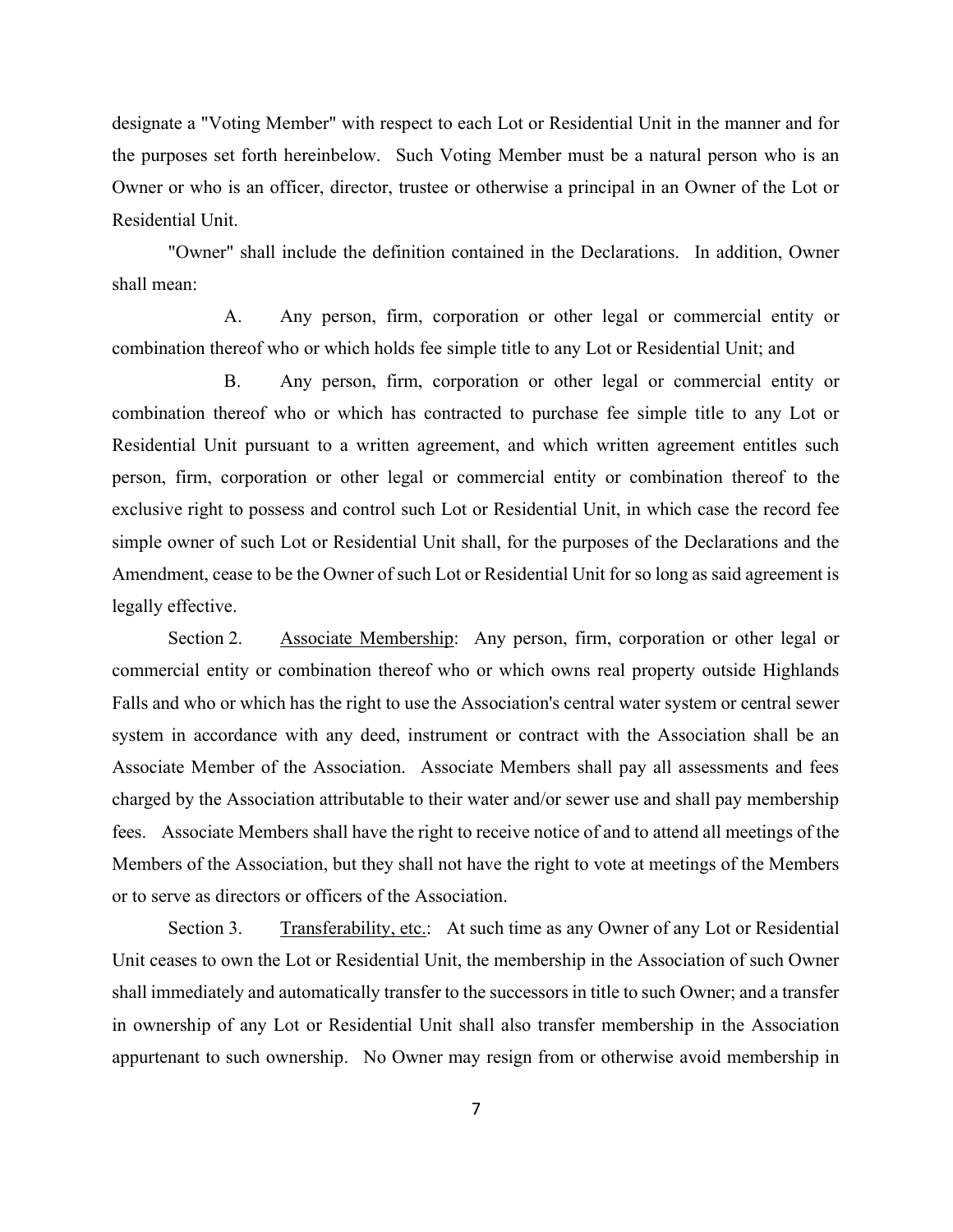the Association.

Section 4. Indicia of membership: The Association shall issue no shares of stock, certificates, or other indicia of membership, an ownership interest in a Lot or Residential Unit with respect to which membership in the Association is required being sufficient for that purpose, or in the case of Associate Members, a relationship to the Association by legal instrument establishing Associate Membership being sufficient for that purpose.

# ARTICLE VIII - Duties, Responsibilities, Powers and Functions of the Association

 Section 1. General duties, responsibilities, powers and functions: The Association shall have the duties, responsibilities, powers and functions set forth in the Declarations, the Amendment, the Use Restrictions, and in ARTICLE V - Purposes, set forth hereinabove.

Section 2. Specific duties, responsibilities, powers and functions: The Association shall have the following specific duties, responsibilities, powers and functions concerning the Subdivision roads, water system, sewer system, security system and other Common Properties:

 A. Subdivision road maintenance, repair and improvement. The Association owns fee simple title to or easements upon the road system of Highlands Falls. The Association does not own fee simple title to the internal road systems of the Club Villas, the Golf Villas, Winterberry Court, Laurelwood, or Chestnut Cove, although the Association owns easements upon some or all of the roads included in said internal road systems. The Association shall have the responsibility to maintain, repair, landscape, and to always keep in as good a condition as the same is now in the road system of Highlands Falls, not including any of said internal Neighborhood Area road systems. With respect to any and all roads so maintained by the Association, the Association shall have the authority to make improvements thereto. The Association may, in its discretion, decide to improve all of the roads, some of the roads, or none of the roads. The Association may, in its discretion, establish the degree to which to improve any road and may establish timetables and priorities for improvements and it shall generally have discretion in the improvement of roads.

 B. Subdivision water system and sewer system maintenance, repair and improvement. The Association owns the water system of Highlands Falls and the sewer system of Highlands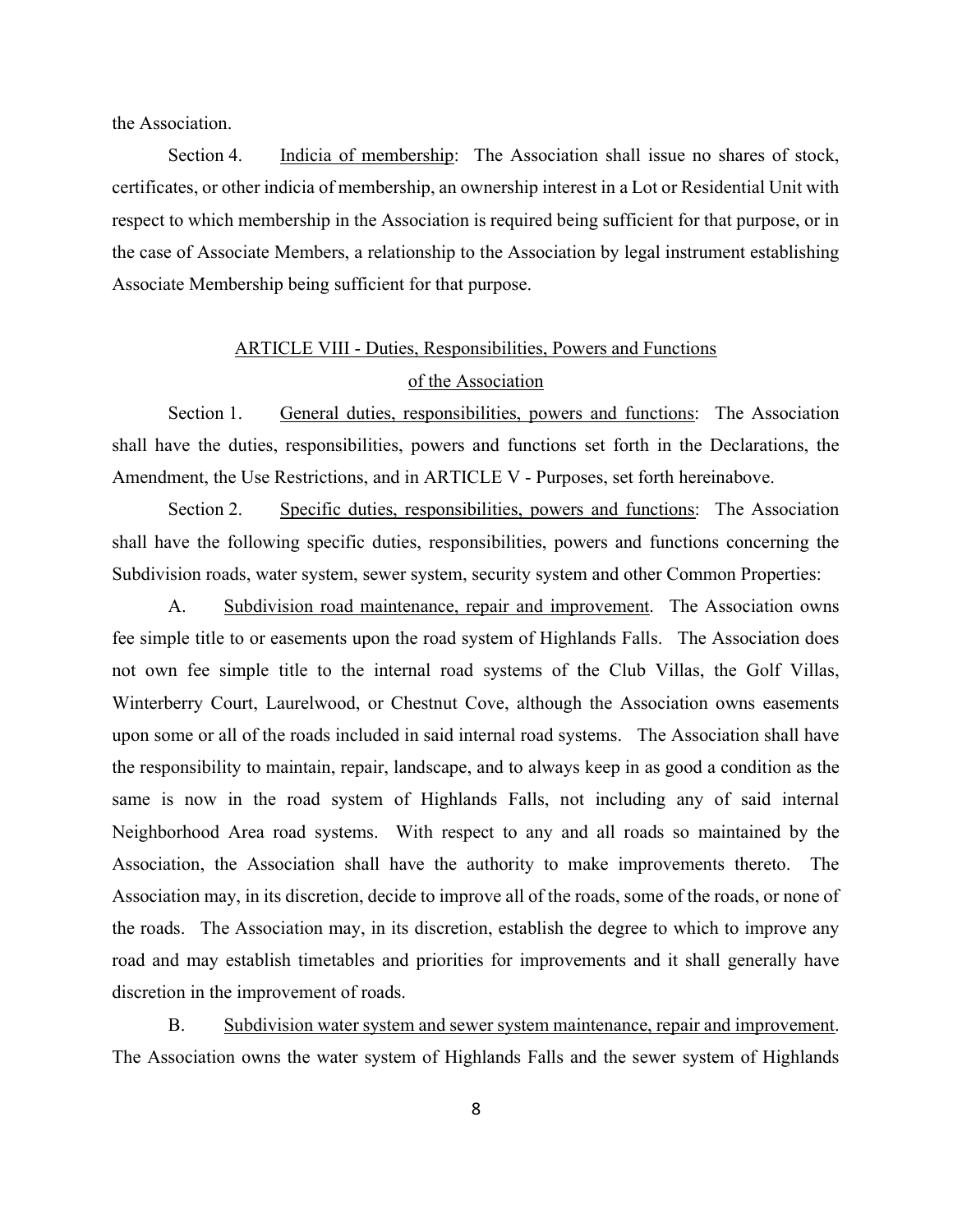Falls and all facilities connected therewith. The Association does not own the internal water lines and sewer lines and related facilities of the Club Villas, the Golf Villas, Winterberry Court, Laurelwood, or Chestnut Cove, although the Association owns easements in connection with some or all of said internal water and sewer lines and facilities and provides water to and sewer collection from each Neighborhood Area. The Association shall have the responsibility to maintain, repair and to always keep in as good a condition as the same are now in the water system and the sewer system of Highlands Falls. The Association shall have the authority to make improvements to the water system and sewer system of Highlands Falls and shall specifically have the responsibility to improve the same and increase the capacity of the same as required by the increasing population of the Subdivision and by applicable laws and regulations. The Association shall have the responsibility to always assure that the water system and the sewer system of Highlands Falls are in strict compliance with all applicable laws and regulations. Subject to the foregoing, the Association may, in its discretion, establish the degree to which to improve the water system or any portion thereof and the sewer system or any portion thereof, and it may establish timetables and priorities for such improvements and it shall generally have discretion in the improvement of the water system and the sewer system.

 C. Subdivision utility line maintenance, repair and improvement. The Association owns the common water lines and sewer lines, and the conduits for the electrical lines, telephone lines, cable television lines, and other utility lines within the Subdivision, subject to ownership rights of utility companies, not including the portions thereof within the Club Villas, the Golf Villas, Winterberry Court, Laurelwood, and Chestnut Cove, although the Association owns easements in some or all of said lines and conduits in said Neighborhood Areas. The Association shall have the responsibility to maintain and repair the Subdivision utility lines and conduits it owns, and to always keep them in as good a condition as they are now in. With respect to the utility lines and conduits within the Club Villas, the Golf Villas, Winterberry Court, Laurelwood, and Chestnut Cove, the Association shall have the responsibility to maintain and repair the sewer lines to the outside of the buildings in which the Residential Units are located, and to maintain and repair the water lines and other utility conduits to the curb stops near said buildings. The Association shall have the authority to make improvements to the utility lines and conduits of Highlands Falls and shall specifically have the responsibility to improve same and increase the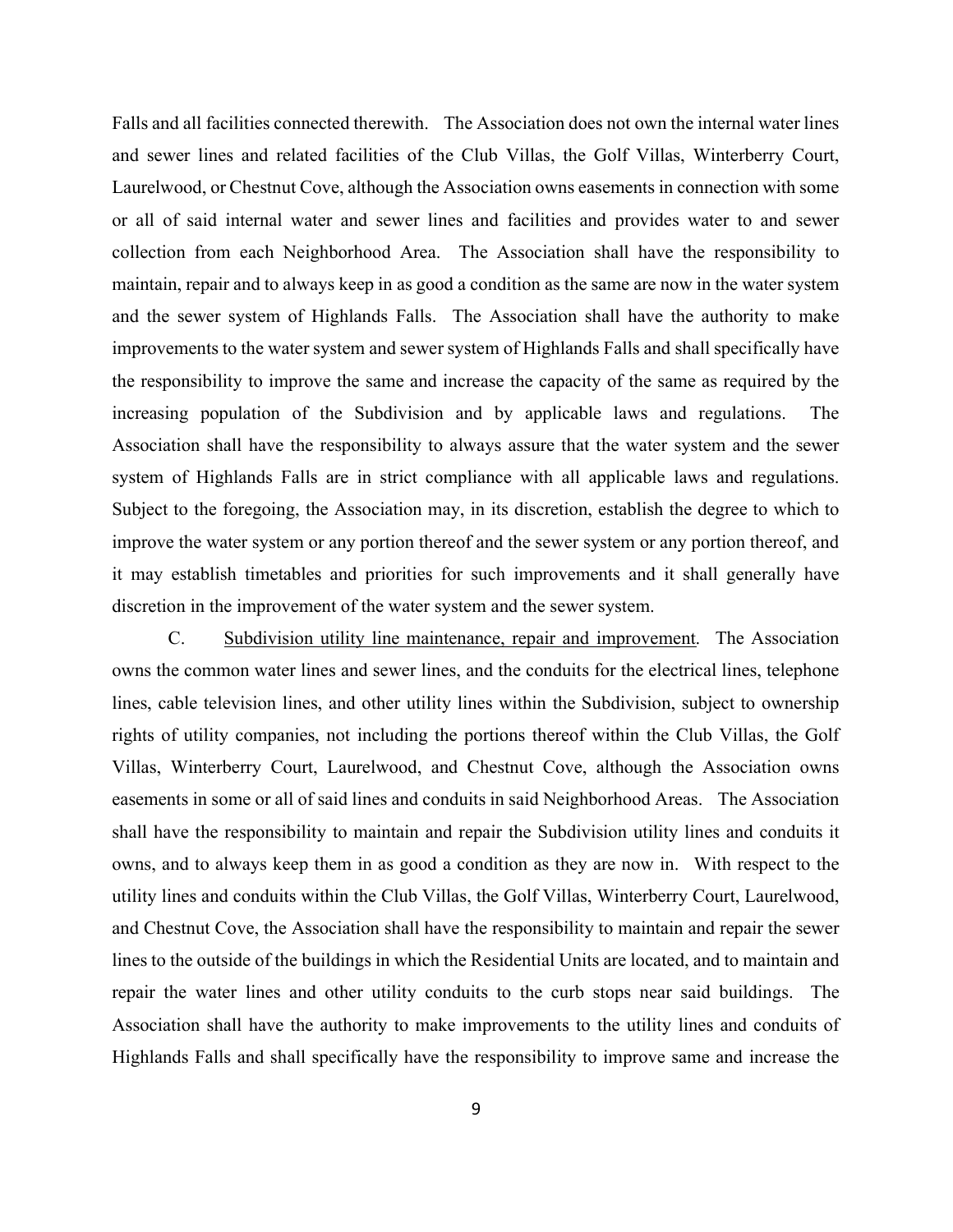capacity of the same as required by the increasing population of the Subdivision and by applicable laws and regulations. The Association shall have the responsibility to always assure that the utility lines and conduits of Highlands Falls are in strict compliance with all applicable laws and regulations. Subject to the foregoing, the Association may, in its discretion, establish the degree to which to improve the utility lines and conduits, and it may establish timetables and priorities for such improvements and it shall generally have reasonable discretion in the improvement of the utility lines and facilities.

 D. Subdivision security system maintenance, repair and improvement. The Association owns the gatehouse area of Highlands Falls. The Association shall have the responsibility to maintain and repair the gatehouse area and to always keep the same in as good a condition as the same is now in, and to staff and operate the same in a reasonable manner. The Association shall have the authority to make improvements, changes and operating modifications with respect to the gatehouse and related facilities and the staffing thereof. The Association shall be authorized but shall not be required or have the responsibility to take more extensive measures in the future with regard to the security, safety and protection of persons and property within the Subdivision, such measures to include without limitation the provision of security guards, police protection, electronic surveillance, security devices, and the provision of electronic, mechanical, vehicular and technological support therefor.

 E. Maintenance, repair and improvement of Common Properties. With respect to all other Common Properties owned by the Association from time to time, the Association shall have the responsibility to maintain and repair same, to keep the same in good condition, and the Association shall have authority and discretion to make improvements thereto.

 Section 3. Acceptance of assignments and maintenance responsibilities: The Association shall be required to accept from the Developer assignments concerning the obligation to maintain the Subdivision roads, water system, sewer system, security system and other Common Properties; provided, the Association shall not be required to accept any such assignments unless (a) the roads, systems or Common Properties sought to be assigned are in a completed and ready to use condition and have been paid for at the time such assignment is made; and (b) adequate provision has been made for the Association to be fully compensated for its maintenance of said roads, systems and Common Properties, the maintenance obligation of which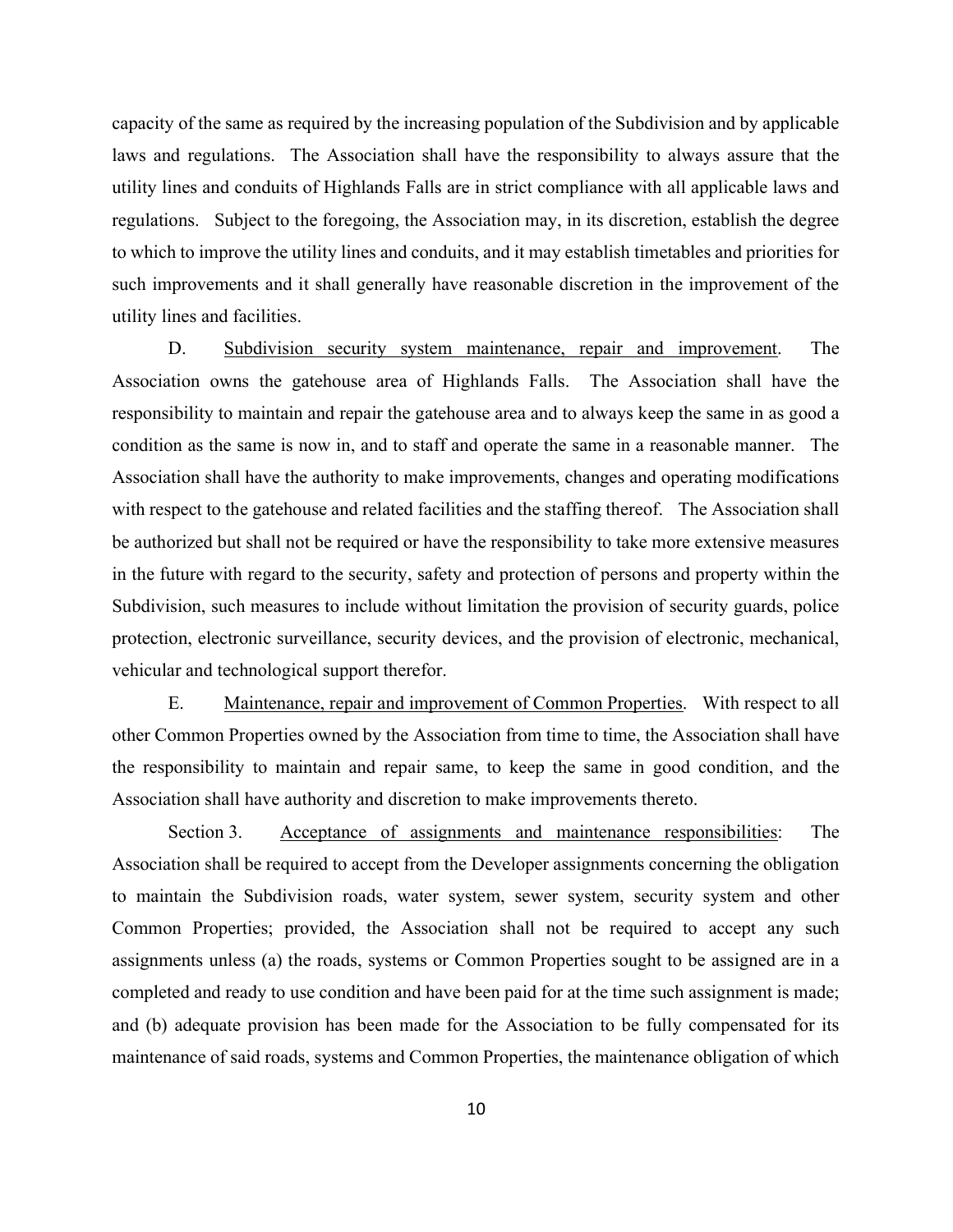is to be assigned to the Association.

 Section 4. Compliance with Declarations: The Association shall have the responsibility to comply in all manners with the provisions of the Declarations, the Amendment, and the Use Restrictions, and to compel compliance therewith by the Members, Associate Members, Owners and by the occupants of all Lots and Residential Units within the Subdivision, and to take all steps necessary to discharge its obligation to compel compliance. The Association's said duty to compel compliance with the provisions of the Declarations, Amendment, and Use Restrictions shall not be deemed in any way to limit the ability otherwise held by any other person or entity to compel compliance with such provisions.

 Section 5. Contracts with Neighborhood Areas: The Association shall have the power to enter into contracts with associations governing the Neighborhood Areas (or if there is no association governing a Neighborhood Area, with the Owners within the Neighborhood Area), including the Club Villas, the Golf Villas, Winterberry Court, Laurelwood, and Chestnut Cove, wherein the Association would be responsible for repair and maintenance of any one or more or all of the internal common properties or common elements of said Neighborhood Areas, including without limitation road systems, water systems, and sewer systems, provided such contracts provide for full payment to the Association for its costs and expenses in providing such repair and maintenance services, including without limitation the costs of labor, materials, overhead and insurance.

Section 6. No limitation: The preceding enumeration of duties, responsibilities, powers and functions of the Association is not intended to be exclusive and is not intended to limit in any way any actions the Association might undertake not prohibited by law or otherwise.

# ARTICLE IX - Assessments Against Lots and Residential Units

# Section 1. Duty to pay regular annual assessments:

It shall be the responsibility of each Owner and each Lot and Residential Unit to pay regular annual assessments to the Association. On or before January 31 of each year or such other date as the Association may establish, the Association shall cause to be given to one or more Owners of each Lot or Residential Unit notice of the amount of assessments to be due for that year and the due date of the assessments, which shall be no less than 60 days from the date of the notice. The assessments so made shall be delinquent if not paid on or before the due date so established. The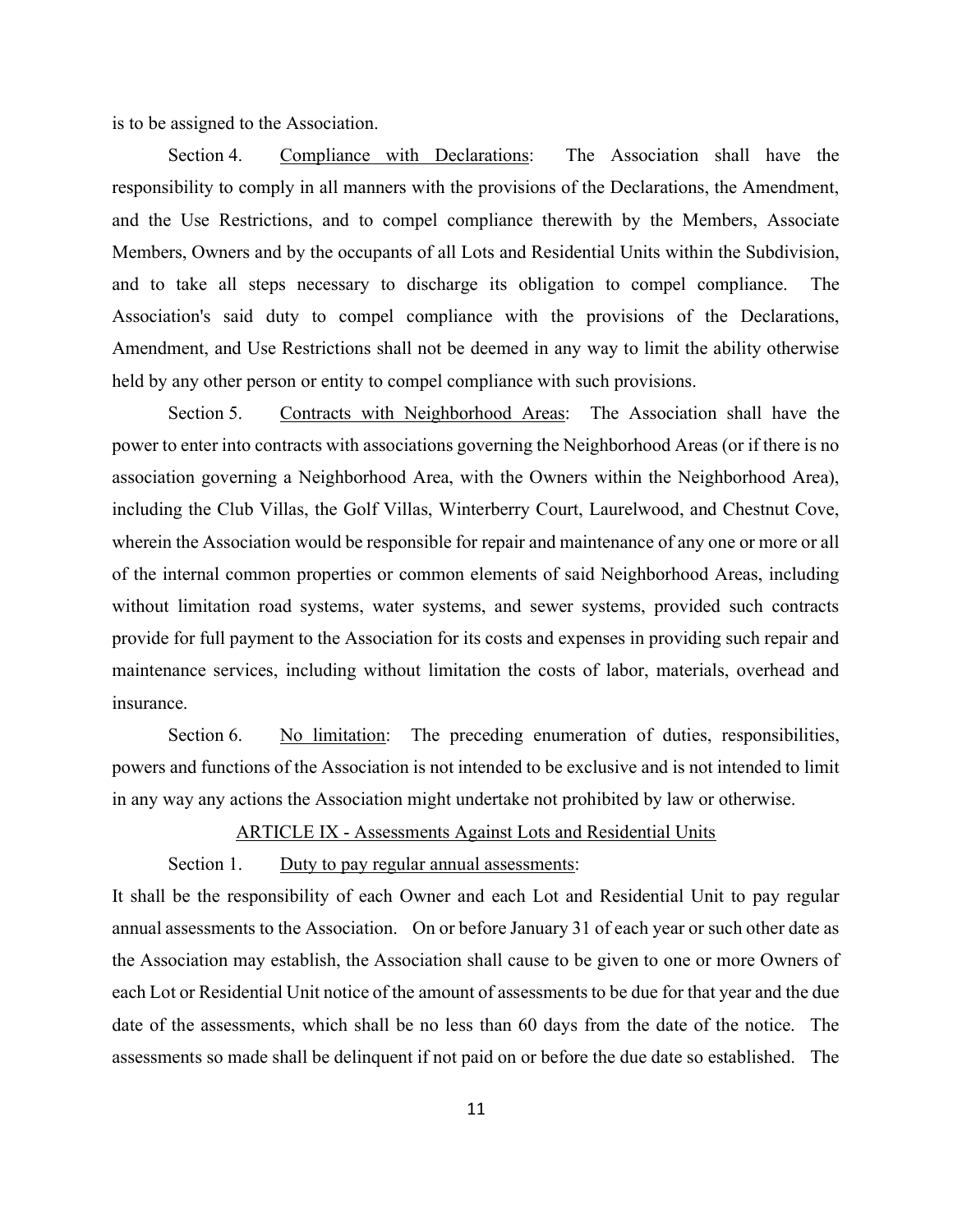notice shall be deemed to have been given to each Owner of any particular Lot or Residential Unit if given to one of the Owners of the Lot or Residential Unit. Such notice shall be deemed to have been properly given to an Owner and complete if it is hand delivered to such Owner personally or if it is deposited post-paid in a Post Office of official depository under the exclusive care and custody of the U.S. Postal Service addressed to such Owner at the latest address shown in the records of the Association, or if none be shown to the address of such Owner on record with the taxing authorities of Macon County or Jackson County. It shall be the responsibility of all Owners to keep the Association furnished with their current addresses.

# Section 2. Categories of assessments:

The regular annual assessments against the Lots and Residential Units shall be separated into such categories and sub-categories as may seem appropriate to the Association and the notice of assessment shall reflect the amount due in each category. The categories shall include the following, but other categories and sub-categories may be established: (a) road maintenance and landscaping fees; (b) security/gatehouse fees; (c) water usage fees for developed Lots and Residential Units; (d) water availability fees for undeveloped Lots; (e) sewer usage fees for developed Lots and Residential Units; (f) sewer availability fees for undeveloped Lots; and (g) membership fees. Other categories and sub-categories which the Association is specifically authorized to establish include without limitation: (a) water system development fees; (b) working capital fees; (c) one-time construction fees; (d) water system impact or tap fees; and (e) sewer system impact or tap fees; (f) reserves for improvements, replacements, and emergencies.

 Section 3. Reserve Funds: The Association shall establish reasonable reserve funds from its regular annual assessments for the purpose of financing improvement programs; for major rehabilitation and major repairs; for emergency and other repairs required as a result of storm, fire, flood, wind, natural disaster, or other casualty; and for initial costs of any new service to be performed by the Association. The association shall conduct regular reviews of the proper amounts needed for these Reserve Funds either by contracting with an independent firm that performs such services or by updating the existing study based on the most recent fiscal year.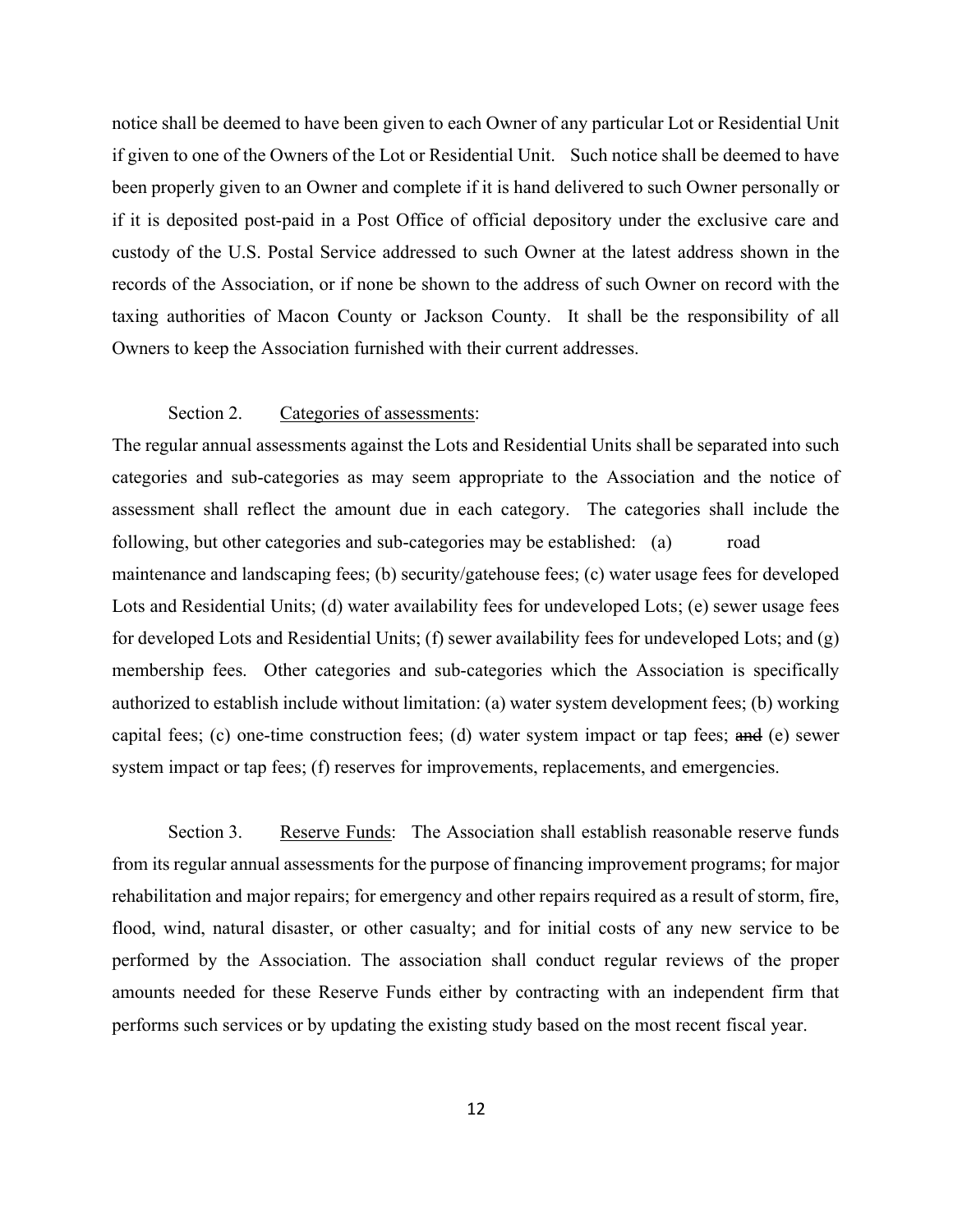Section 4. Amount of assessments: The amount of the regular annual assessments against each Lot or Residential Unit shall be computed on a calendar year basis in the following manner:

A. Road maintenance and landscaping fees. Each Lot or Residential Unit shall be assessed an amount which when added to the amounts assessed against all other Lots, both developed and undeveloped, and all other Residential Units shall be sufficient to (1) pay the outstanding road maintenance, improvement and landscaping obligations; (2) create a fund of adequate size to pay all costs and expenses for road maintenance, improvement and landscaping expected to be incurred during the year to which the assessment is attributable; and (3) maintain a reasonable reserve for the purposes set forth in Section 3 hereinabove.

 B. Water usage fees and water availability fees. Each Lot or Residential Unit shall be assessed an amount which when added to the amounts assessed against all other Lots, both developed and undeveloped, and all other Residential Units shall be sufficient to (1) pay the outstanding water system maintenance and improvement obligations; (2) create a fund of adequate size to pay all costs and expenses for water system maintenance and improvement expected to be incurred during the year to which the assessment is attributable; and (3) maintain a reasonable reserve for the purposes set forth in Section 3 hereinabove.

 C. Sewer system fees. Each Lot or Residential Unit to which the sewer system is available shall be assessed an amount which when added to the amounts assessed against all other Lots, both developed and undeveloped, and all other Residential Units shall be sufficient to (1) pay the outstanding sewer system maintenance and improvement obligations; (2) create a fund of adequate size to pay all costs and expenses for sewer system maintenance and improvement expected to be incurred during the year to which the assessment is attributable; and (3) maintain a reasonable reserve for the purposes set forth in Section 3 hereinabove.

 D. Security/gatehouse fees. Each Lot or Residential Unit shall be assessed an amount which when added to the amounts assessed against all other Lots, both developed and undeveloped, and all other Residential Units shall be sufficient to (1) pay the outstanding obligations associated with the gatehouse, related facilities and staffing thereof, and other security, safety and protection programs implemented by the Association; (2) create a fund of adequate size to pay all costs and expenses for said gatehouse and security operations expected to be incurred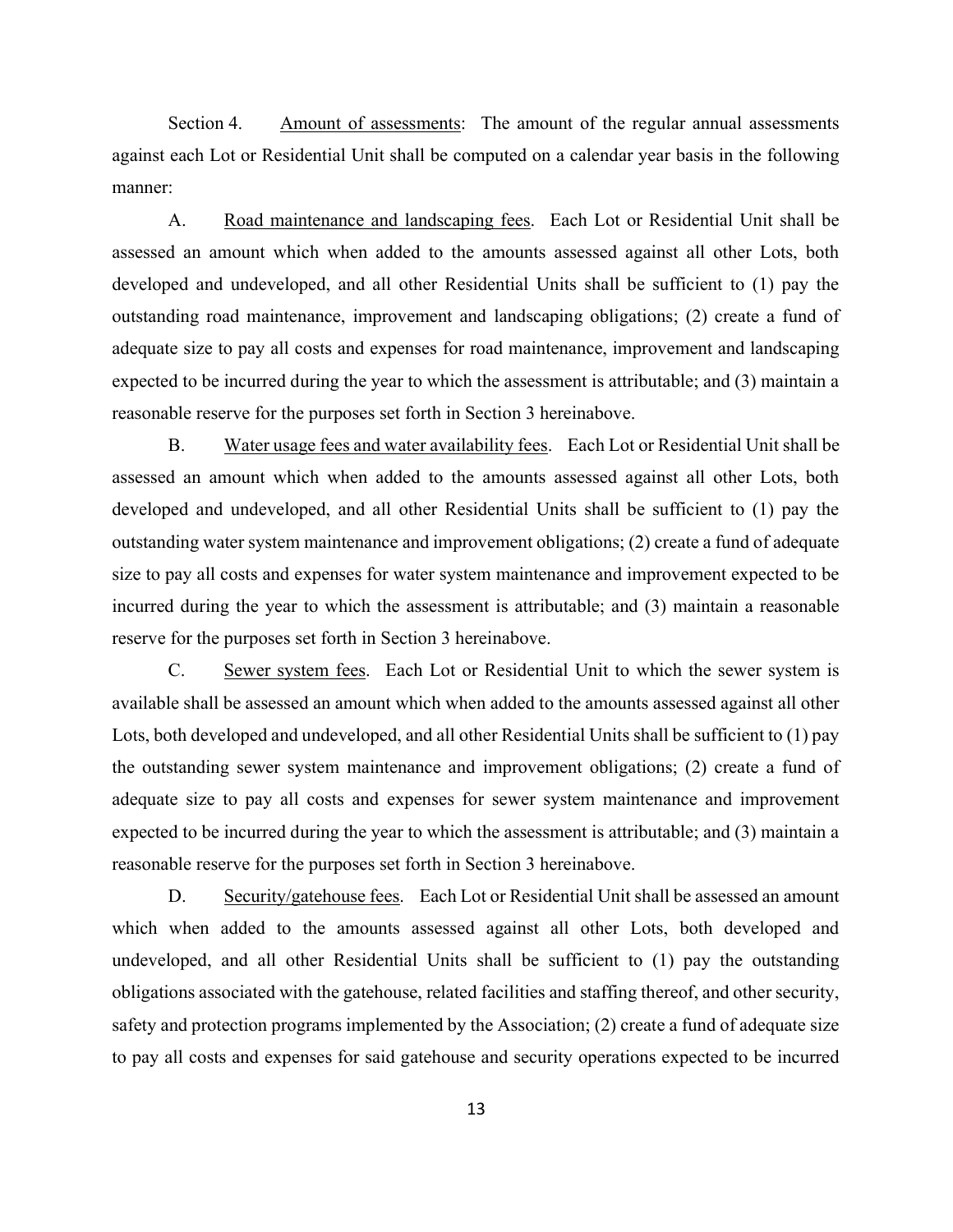during the year to which the assessment is attributable; and (3) maintain a reasonable reserve for the purposes set forth in Section 3 hereinabove. E. Membership fees. Each Lot or Residential Unit shall be assessed an amount which when added to the amounts assessed against all other Lots, both developed and undeveloped, and all other Residential Units shall be sufficient to (1) pay the outstanding obligations of the Association for which payment from any other funds belonging to the Association would be inappropriate; (2) create a fund of adequate size to pay for such obligations expected to be incurred during the year to which the assessment is attributable; and (3) to pay the costs and expenses of the administration of the Association and of carrying out the duties and obligations of the Association as set forth in these By-Laws, the Declarations, the Amendment, the Use Restrictions, and in the Association's resolutions, rules and regulations, expected to be incurred during the year to which the assessment is attributable.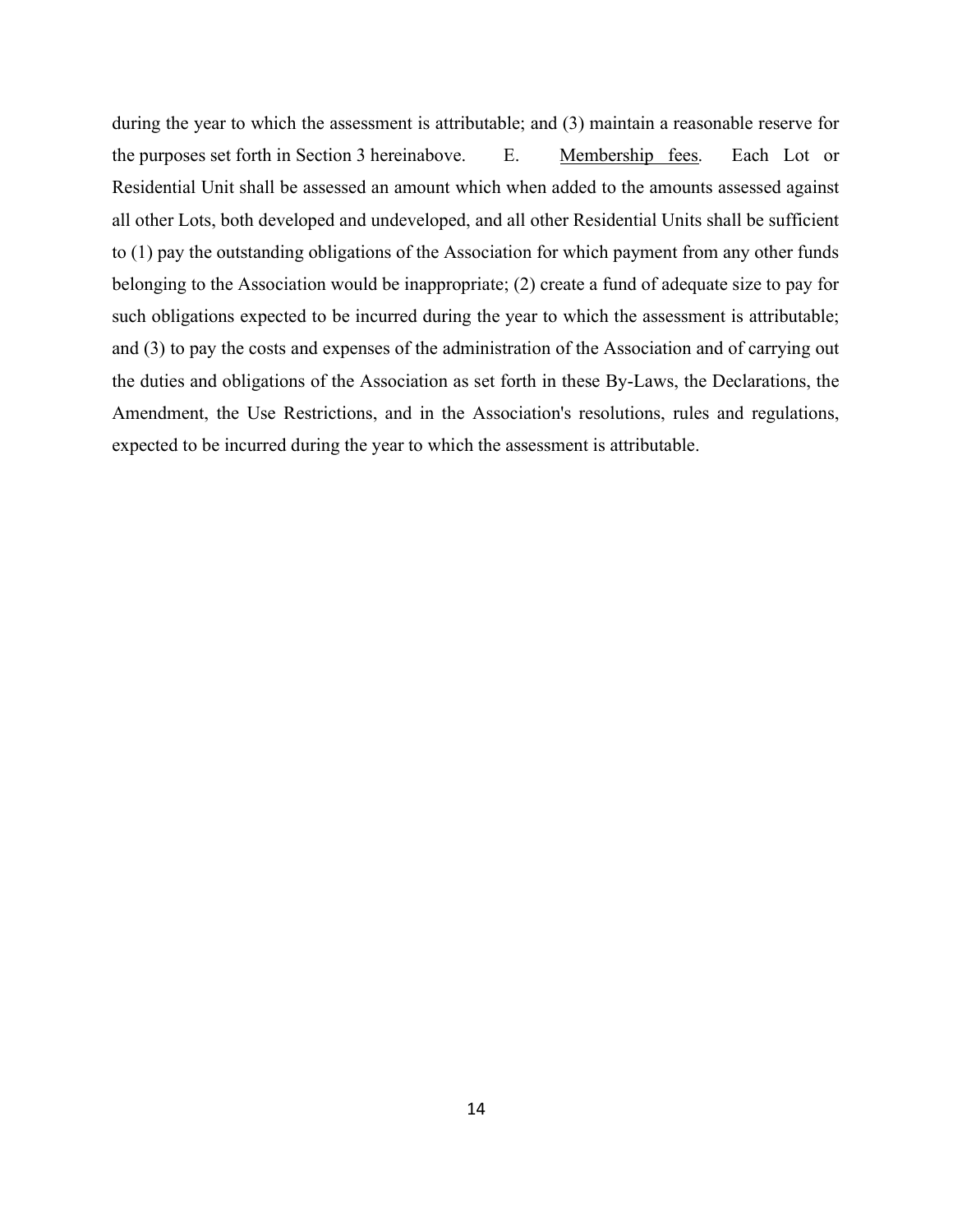F. Other assessments and fees. In the event the Association establishes other categories and sub-categories of assessments, each Lot or Residential Unit shall be assessed an amount in each category or sub-category which when added to the amounts assessed against all other Lots, both developed and undeveloped, and all other Residential Units shall be sufficient to (1) pay the outstanding obligations in such category or sub-category; (2) create a fund of adequate size to pay all costs and expenses expected to be incurred in such category or sub-category during the year to which the assessment is attributable; and (3) maintain a reasonable reserve for the purposes set forth in Section 3 hereinabove. Assessments attributable to expenses of the Association for specific acts or needs of individual Owners, such as, by way of example but not limitation, one time construction fees, water system impact or tap fees and sewer system impact or tap fees, shall be in such amount as may be reasonably calculated by the Association.

 G. Improved Lots and Residential Units/Unimproved Lots. Assessments in each category may be different in amount for developed Lots and Residential Units as opposed to undeveloped Lots, but the assessments in each category against all improved Lots and Residential Units must be equal in amount and the assessments against all unimproved Lots must be equal in amount.

 H. Multiple Lots. For the purposes of this Section 4, subsections A, B, C, D, E and F hereinabove, in the event two or more Lots are improved as a single unit, the Association may, in its discretion, elect to treat one or more of such improved Lots as improved Lots and one or more of such Lots as unimproved Lots or all of such Lots as one improved Lot.

Section 5. Accounting methods: The Association shall apply proper accounting methods so as to distinguish between the various different categories and sub-categories of assessments, and assessments collected in one category or sub-category shall not be used or spent for purposes of other categories or sub-categories; provided, upon use of generally accepted accounting methods, and upon authorization of the Board of Directors, funds transfers may be made between categories and sub-categories. This provision, so long as it is otherwise complied with, shall not prohibit the Association from depositing the assessments collected from all categories and sub-categories into one account.

Section 6. Special assessments: In addition to the foregoing regular annual assessments, the Association is empowered to make special assessments against the Owners of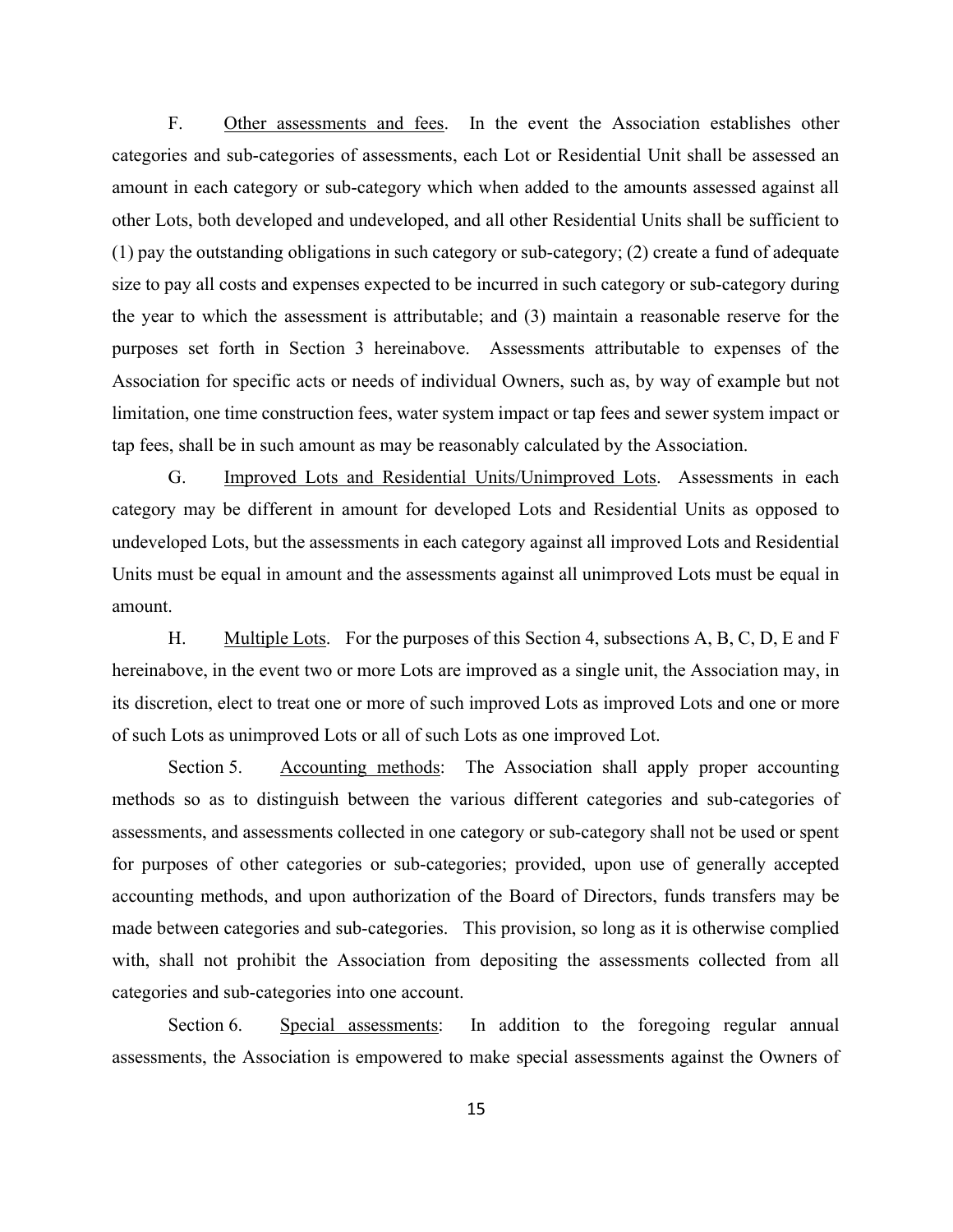Lots and Residential Units for the purpose of financing improvement programs; for major rehabilitation or major repairs; for emergency and other repairs required as a result of storm, fire, flood, wind, natural disaster, or other casualty loss; and for initial costs of any new service to be performed by the Association. Special assessments against Associate Members shall be in the same amounts as the assessments against Lots and Residential Units in the category(ies) of services provided to each Associate Member. The Board of Directors shall be empowered to make special assessments of no more than \$400.00 each no more than once each calendar year; special assessments of an amount greater than \$400.00 or of a frequency of more than once each calendar year must be approved by the Members at a meeting of the Members.

Section 7. Fines because of violation: The Association shall have the power to assess fines against Owners of Lots and Residential Units and Associate Members for the violation of the provisions of these By-Laws, the Declarations, the Amendment, the Use Restrictions, and the resolutions, rules and regulations of the Association, including violations because of non-payment of assessments, fees and charges. No fine shall exceed the amount of \$500.00. Such authority to fine shall not be an exclusive remedy and may be exercised in addition to or in the alternative to any other remedy whatsoever available at law, in equity or otherwise. Each violation, no matter how numerous or repeated the violations may be, may be assessed the maximum fine. The Board of Directors shall sit as an adjudicatory panel and shall accord the party charged with the violation notice of the charge, opportunity to be heard and to present evidence, and notice of the decision. Notice of the Board's decision if a fine is imposed shall constitute an assessment against the Owner of the Lot or Residential Unit or Associate Member which shall be in addition to all other assessments imposed and which assessment shall be due immediately upon the rendering of the Board's decision.

Section 8. Effect of non-payment of assessments; the personal obligation of the Owner; lien; remedies of the Association: If any assessment is not paid by the due date, such assessment shall be delinquent and shall bear interest from the due date at the rate of eighteen (18%) percent per annum (or the maximum interest rate allowed by law if the same is lower than 18% per annum). Any assessment remaining unpaid after the due date shall constitute a lien on the Owners' Lot or Residential Unit or the Associate Member's real property when filed of record in the Office of the Clerk of Superior Court for Macon County or Jackson County, North Carolina,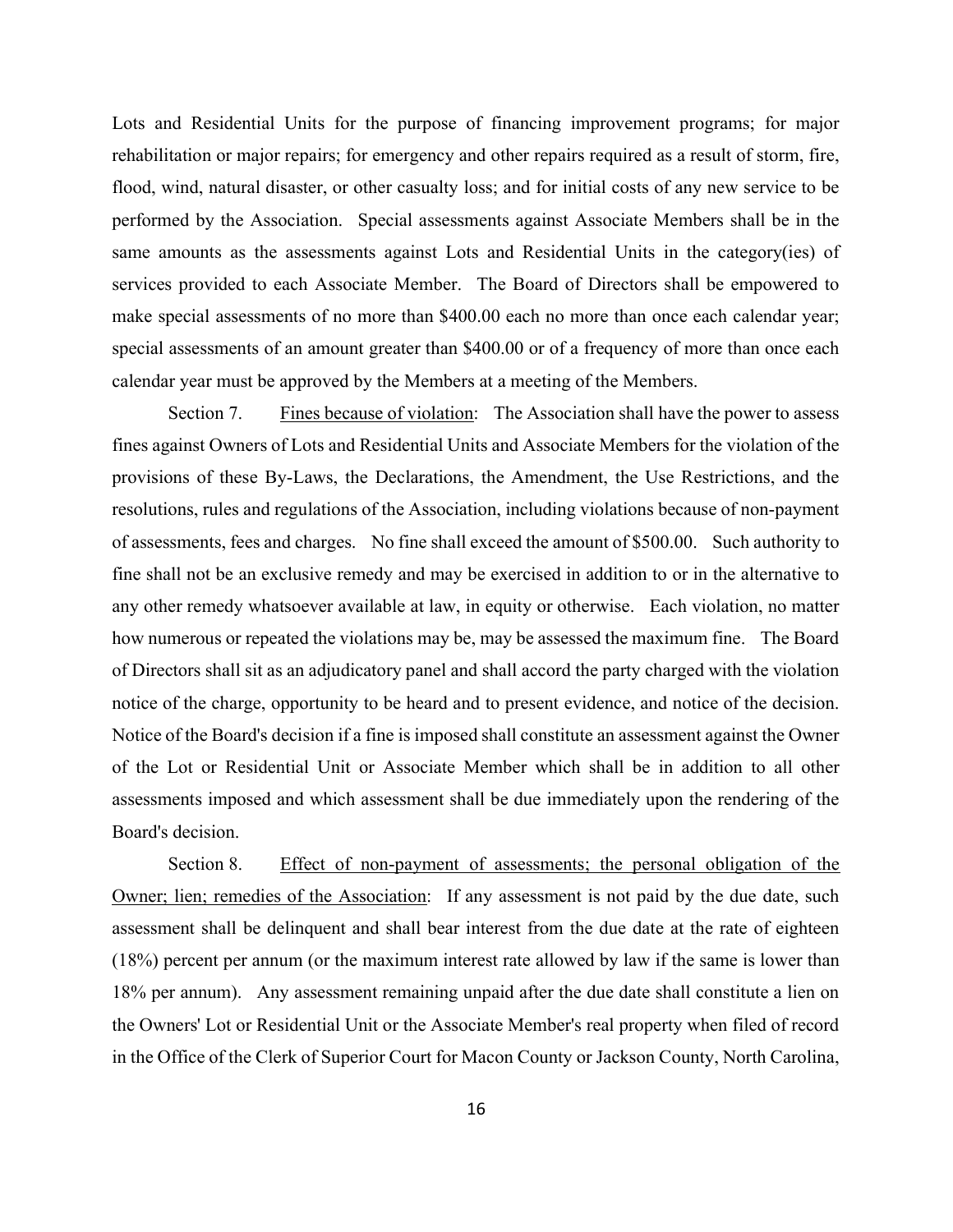in the manner provided therefor under Chapter 44A of the General Statutes, except that there shall be no time limitation within which a lien must be filed. The Association's lien may be foreclosed in like manner as a mortgage or deed of trust on real estate under power of sale under Chapter 45 of the General Statutes. The Association may appoint a trustee analogous to a trustee in a deed of trust to conduct the foreclosure. If any delinquent assessment is placed in the hands of an attorney for collection, there shall be added to the amount due all costs of collection, including all reasonable attorney's fees not to exceed fifteen (15%) percent of the outstanding balance. The lien shall include the amount of all interest which accrues and continues to accrue upon the assessment and shall include the aforementioned costs of collection and attorney's fees. All assessments, interest, costs, and attorney's fees shall be and constitute the personal joint and several obligation of each Owner or Associate Member. The Association may, in addition or in the alternative to enforcing its lien, bring an action against the Owner or Associate Member to seek a money judgment for the amount of the assessments, interest, costs of collection and attorney's fees. The Association may purchase the Lot, Residential Unit or real property at any sale ordered pursuant to an action to foreclose the lien.

Section 9. Estoppel certificates: The Association shall promptly furnish upon request by any Owner or Associate Member, a certificate in writing signed by an officer or agent of the Association setting forth the status of the Owner's or Associate Member's payment of assessments. Such certificate shall constitute sufficient evidence against the Association to be relied upon by all parties except the Owner or Associate Member that the statements contained therein are true.

 Section 10. Subordination to the lien of deeds of trust: The lien of the assessments set forth herein shall be subordinate to any deed of trust constituting a first lien upon any real property subject to such assessments; provided however, that such subordination shall be effective only with respect to assessments which become due and payable prior to sale following foreclosure of such deed of trust or the giving of a deed in lieu of foreclosure of such deed of trust, it being understood that such foreclosure sale or deed in lieu of foreclosure shall not relieve any Owner from liability for assessments accruing thereafter; provided further, that in the event of the foreclosure of any deed of trust to which assessments are subordinate, the proceeds of the foreclosure sale, if any there be after application to foreclosure costs and the indebtedness secured by such deed of trust, must be applied to such assessments.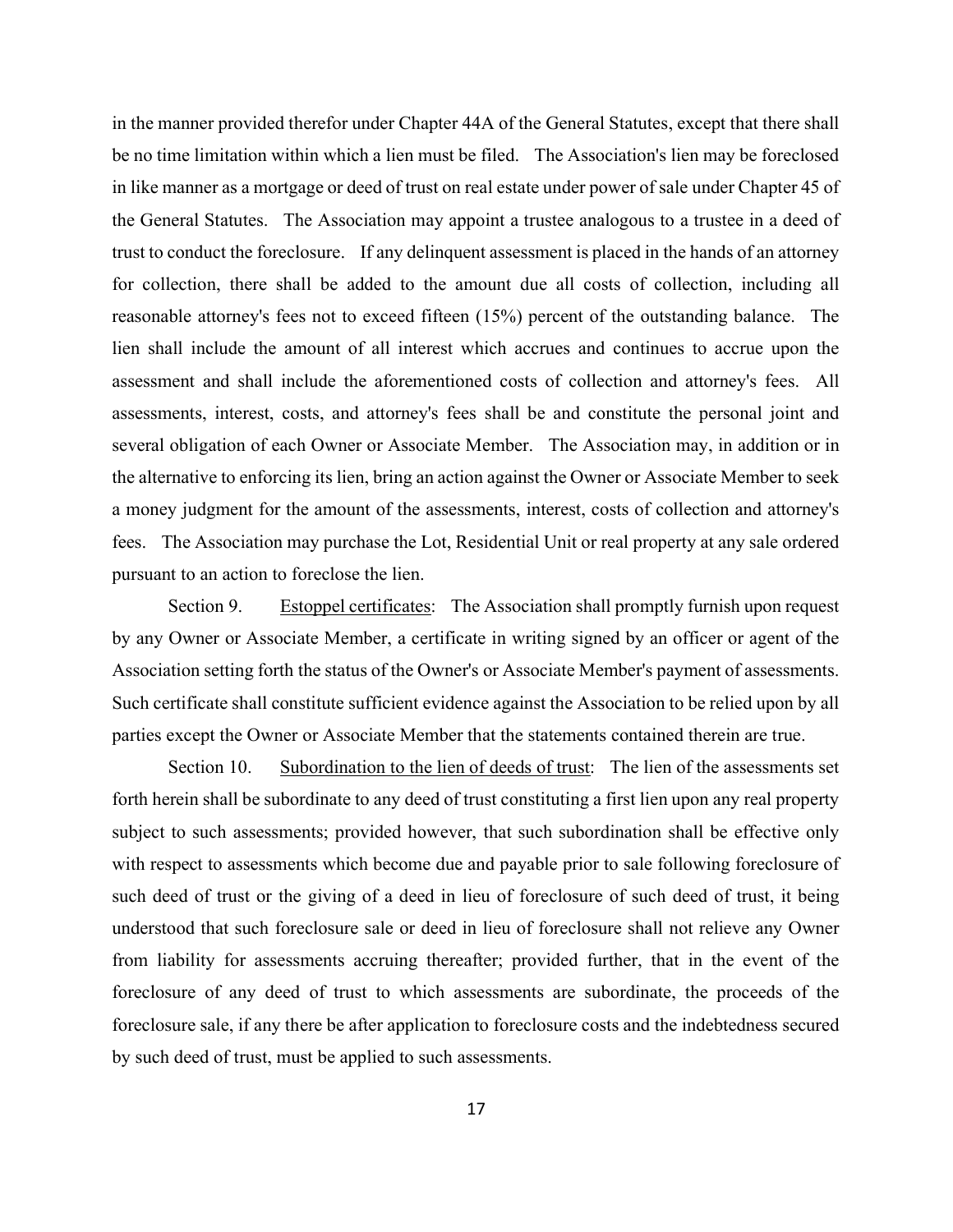Section 11. Control of financial affairs: The Board of Directors shall have control of all financial affairs of the Association, and it shall administer assessments, income, expenditures, and all financial affairs whatsoever of the Association.

# ARTICLE X - Meetings of Members

 Section 1. Voting Rights: At each meeting of Members of the Association, one vote may be cast per Lot or Residential Unit, and the natural person(s) and/or legal entitles who or which comprise the legal ownership of each Lot or Residential Unit shall designate one natural person as the "Voting Member" for that Lot or Residential Unit, and the natural person so designated shall be known as the "Voting Member" for that Lot or Residential Unit. It shall be the responsibility of Members to keep the Secretary apprised of the identity of the Voting Member with respect to their Lots or Residential Units.

 At any election, the designation of the Voting Member for any Lot or Residential Unit appearing on the Secretary's list mentioned hereinbelow shall be presumed correct. In the event of a question or dispute over the identity of the Voting Member for any Lot or Residential Unit, the final authority for determining the identity of the rightful Voting Member shall be with the Board of Directors, and the Board of Directors shall have the power to hold in abeyance the right of the Owners of such Lot or Residential Unit to vote or to be counted for quorum purposes until the dispute or question is resolved. If the Owner or Owners of any Lot or Residential Unit fail to designate in writing to the Secretary a Voting Member, then the Secretary shall be entitled to designate as Voting Member for such Lot or Residential any Owner otherwise qualified as provided in these By-Laws.

Section 2. Annual Meeting: An annual meeting of the Members shall be held each year at such place within Macon County, North Carolina, as the Board of Directors may designate. The annual meeting shall be held during the third week in July or as soon thereafter as possible on such date and at such time as the Board of Directors may designate. The purpose of the annual meeting shall be the election of directors for the succeeding year and for the transaction of such other business as may come before the meeting. If the election of directors is not held on the day designated for the annual meeting, or any adjournment thereof, the Board of Directors shall cause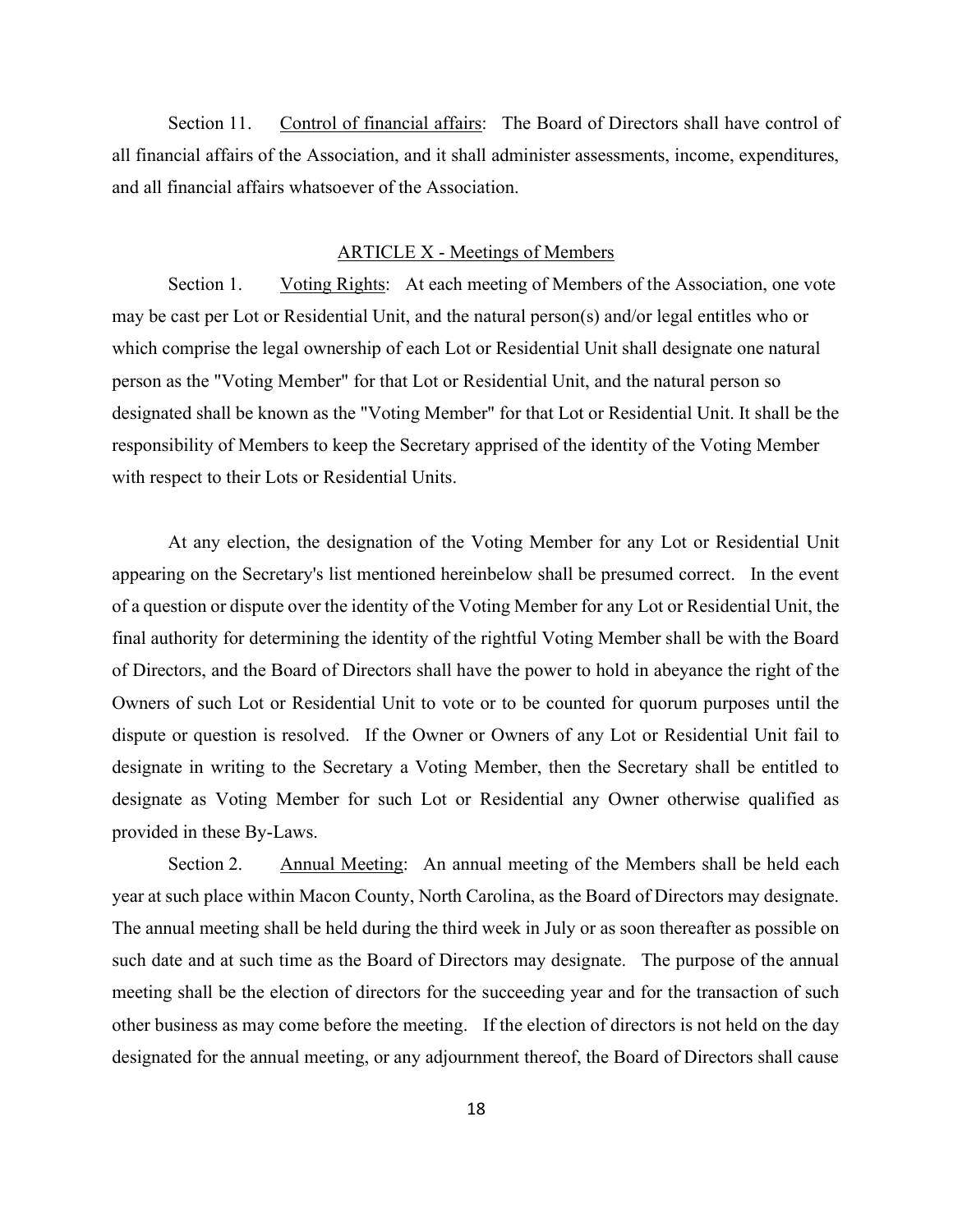the election to be held at a special meeting of the members as soon thereafter as is convenient.

 Section 3. Special Meetings: Special meetings of the Members may be called by the President, by any three members of the Board of Directors, or by petition signed by not less than fifteen (15%) percent of the Voting Members. Such meeting shall be held on a date and at a time and place in Macon County, North Carolina, determined by the Board of Directors. In no event shall the meeting be held earlier than thirty (30) days from the date of the call or later than sixty (60) days from the date of the call.

Section 4. Notice of Meeting: Written notice stating the place, day, and hour of any meeting of the Members shall be delivered to each Voting Member not less than thirty (30) days before the date of such meeting by or at the direction of the President, the Secretary, or the Members calling the meeting. In the case of a special meeting or when required by statute or these By-Laws, the purposes for which the meeting is called shall be stated in the notice. Delivery of such notice shall be complete if the person giving it either: (a) hand delivers it, or (b) deposits it in a post-paid wrapper bearing such address of the Member to whom delivery is being made as is on file with the Secretary in a Post Office or official depository under the exclusive care of the U. S. Postal Service.

 Section 5. Informal Action by Members: Any action required by law to be taken at a meeting of the Members, or any action that may be taken at a meeting of the Members, may be taken without a meeting if a consent in writing, setting forth the action so taken or referring to documents containing a description of the action so taken, is signed by all of the Members entitled to vote with respect to the subject matter thereof.

Section 6. Quorum: Voting Members holding fifty (50%) percent of the votes that may be cast at any meeting of the Members shall constitute a quorum at such meeting. If a particular matter or purpose is stated in the notice of any special or annual meeting and a quorum is not present, and the same particular matter or purpose is to be considered at a second or subsequent meeting the notice of which states the particular matter or purpose, the Members present at such second or subsequent meeting shall, for the purpose of such particular matter or purpose, constitute a quorum.

Section 7. Manner of Acting: Whenever the Association requires a decision of its Members upon any matter, such decision shall be expressed on behalf of the membership by the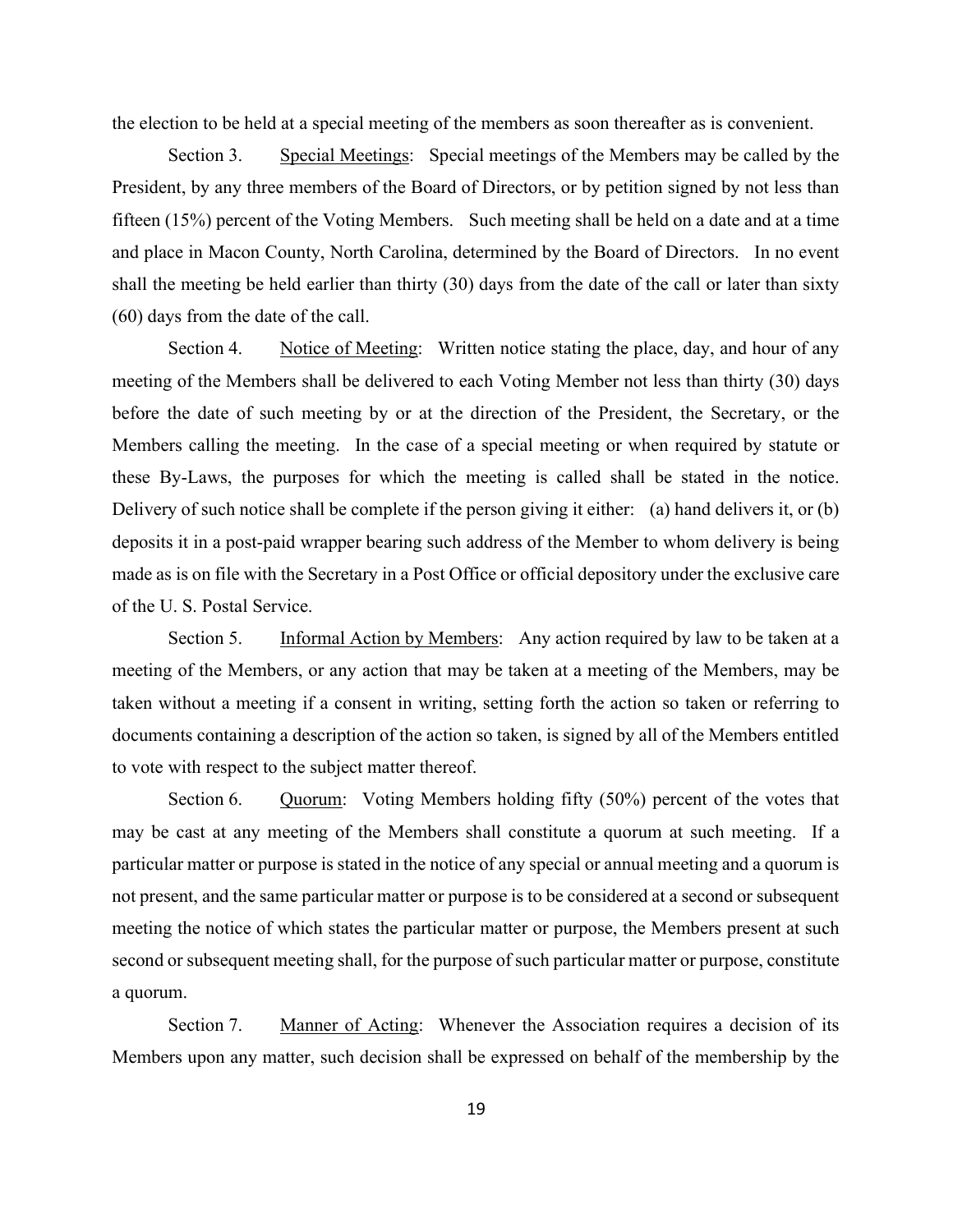Voting Members of the Association. Except as otherwise expressly provided in these By-Laws, the act of a majority of the Voting Members entitled to vote at a meeting of Members at which a quorum is present shall be the act of the membership.

Section 8. Proxies: At any meeting of the Members, those Members entitled to vote may vote by proxy executed in writing by the Member or a duly authorized attorney in fact. The proxy shall be valid for such period of time as is specified therein, and if no period is specified shall be valid for one year from the date of its execution.

 Section 9. Voting by Mail: When directors are to be elected by the Members, the Board of Directors shall have the power but not the obligation to allow voting by mail pursuant to such procedures as the Board of Directors may determine.

Section 10. Order of Business: The order of business at all annual meetings of Members shall be as follows:

- A. Roll call and establishment of a quorum.
- B. Proof of notice of meeting.
- C. Consideration of minutes of previous meeting.
- D. Reports of officers.
- E. Reports of committees.
- F. Appointment of inspectors of election.
- G. Election of directors.
- H. Unfinished business.
- I. New business.
- J. Adjournment.

 The order of business of all special meetings shall be as determined by the Secretary of the Association.

 Section 11. Parliamentary Conduct: Except as may be otherwise provided herein, the parliamentary conduct of all meetings of Members shall be governed by the latest edition of Robert's Rules of Order.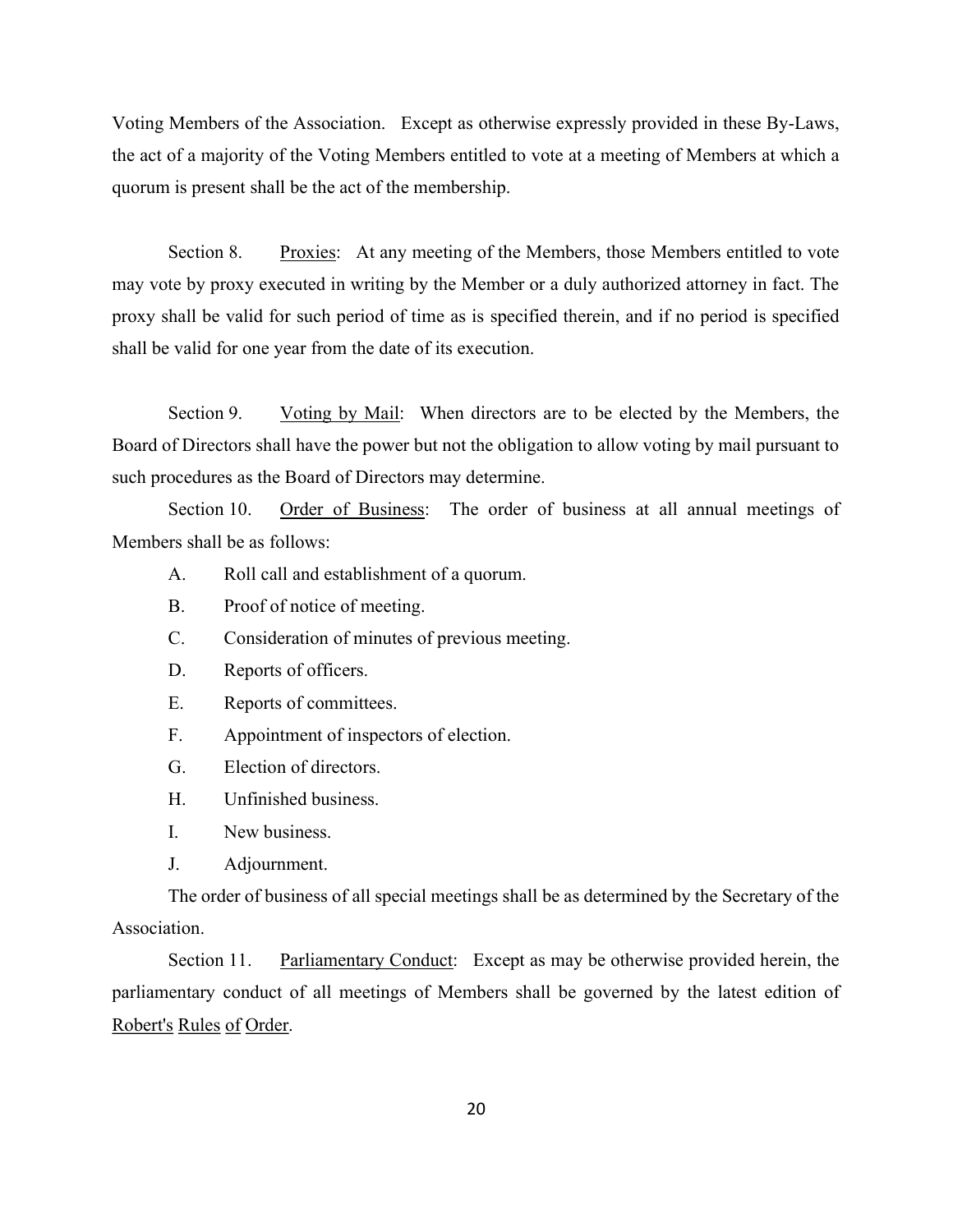#### ARTICLE XI - Board of Directors

 Section 1. Governance: The Association shall be governed by its Board of Directors, all of the members of which shall be natural persons. Directors need not be residents of the State of North Carolina. Each director must be an Owner or must be an officer, director, trustee or otherwise a principal in an Owner and must have a possessory interest in a Lot or Residential Unit.

 Section 2. Number and Tenure: The number of directors shall be seven unless and until the number is changed by action of the Members, and the Members shall have the power to establish the number of directors from time to time. Members of the Board of Directors shall be elected at the annual meeting of the Members. Candidates for the Board of Directors shall be nominated by a nominating committee to be appointed at least 60 days before the annual meeting of HFCA. The nominating committee shall consist of five (5) Members. Two (2) of those Members are to be nominated at the discretion of the current President of HFCA. Three (3) of the nominating committee Members are to be nominated by the Board of Directors of HFCA. At least one member of the nominating committee must be an outgoing member of the current Board of Directors. The nominating committee shall present to the Board of Directors a sufficient number of qualified nominees at least (45) days before the annual meeting. The Board of Directors shall approve the nominees to be presented for election at the annual meeting of the Members. Thereafter, at each annual meeting of the Members, the directors whose terms are expiring shall be replaced with directors who shall serve three-year terms. No director who has served a full three-year term may be re-elected until the expiration of one-year following the end of the term. Directors elected or appointed to serve out the remainder of a directorship shall be eligible for re-election at the expiration of the partial term.

 Section 3. Regular meetings: A regular meeting of the Board of Directors shall be held without any other notice than this By-Law immediately after, and at the same place, as the annual meeting of Members. The Board of Directors may provide, by resolution, the time and place for holding additional regular meetings without other notice than such resolution. Additional regular meetings shall be held at the principal office of the Association in the absence of any designation in the resolution.

 Section 4. Special Meetings: Special meetings of the Board of Directors may be called by or at the request of the President or any two directors, and shall be held at the principal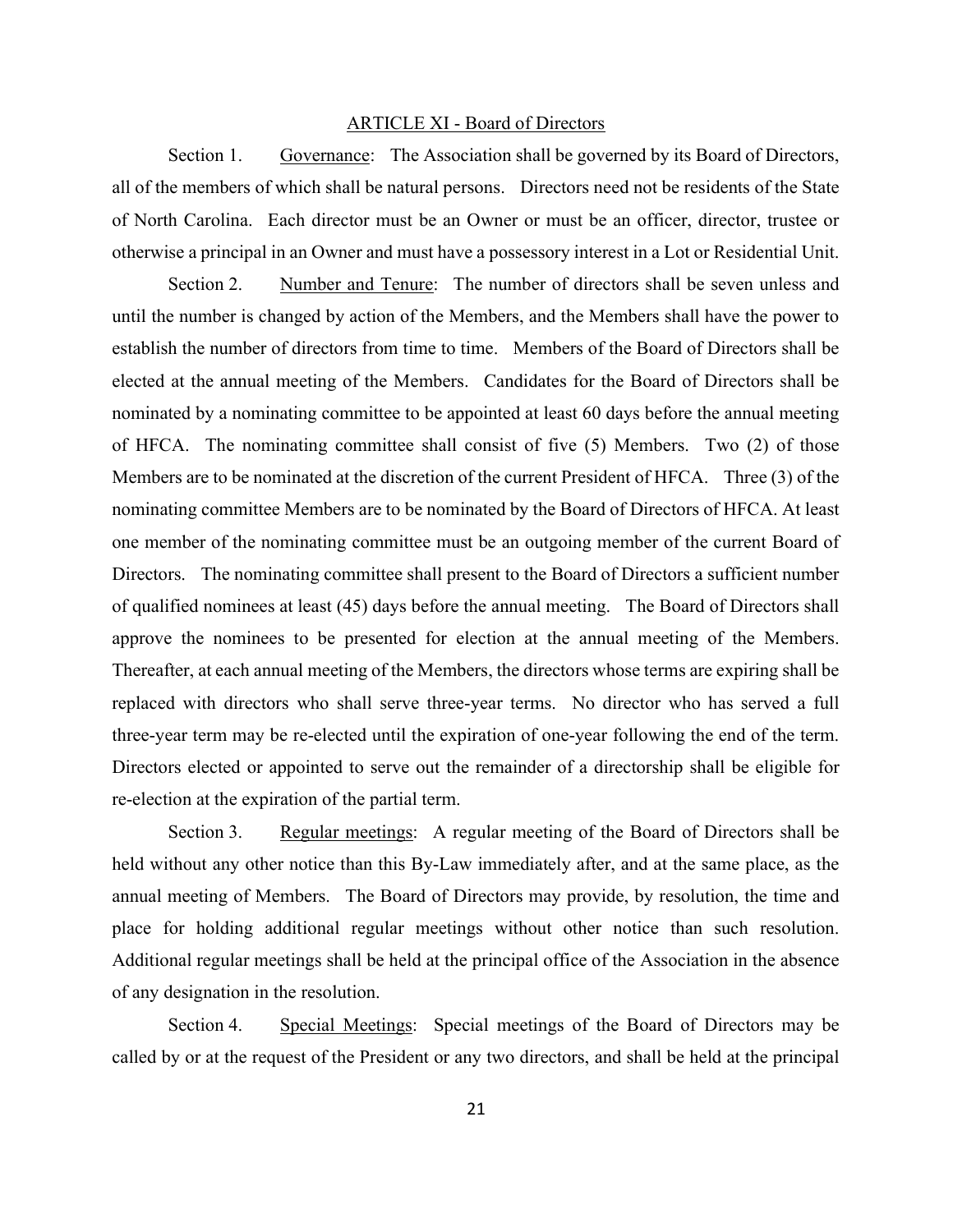office of the Association or at such other place as the Board may designate.

Section 5. Notice: Notice of any special meeting of the Board of Directors shall be given at least five (5) days in advance thereof by the President, Secretary, or directors calling the meeting by written notice or by verbal notice by telephone call directly to the director to whom notice is so given. It shall be the responsibility of the directors to provide the Secretary with their current addresses. Delivery of written notice shall be complete if the person giving notice either: (a) hand delivers it, or (b) deposits it in a post-paid wrapper bearing such address of the director to whom delivery is being made as is on file with the Secretary in a Post Office or official depository under the exclusive care of the U.S. Postal Service. Any director may waive notice of any meeting, provided the waiver is in writing. Attendance at any meeting will also constitute a waiver of notice. The business to be transacted at a special meeting of the Board of Directors shall be specified in the notice of such meeting.

Section 6. Quorum: A majority of the Board of Directors shall constitute a quorum for the transaction of business at any meeting of the Board; but if less than a majority of the directors are present at any meeting, a majority of the directors present may adjourn the meeting from time to time without further notice.

Section 7. Board Decisions: The act of a majority of the directors present at a meeting at which a quorum is present shall be the act of the Board of Directors, unless the act of a greater number is required by law or by these By-Laws.

 Section 8. Informal action by Board of Directors: Any action required by law to be taken at a meeting of the Board of Directors or any action that may be taken at a meeting of the Board of Directors may be taken without a meeting if a consent in writing setting forth the action so taken or referring to documents containing a description of the action so taken is signed by all of the members of the Board of Directors. Any such action taken by Directors shall be governed by the same requirements otherwise applicable to meetings of the Board of Directors.

Section 9. Telephone meeting: Any meeting of the Board of Directors may be held by telephone conference call, or with some of the directors personally present at the meeting and some of the directors present by telephone connection. When any meeting of the Board of Directors is held by conference call or with some of the directors attending by telephone connection, the requirements otherwise applicable to meetings of the Board of Directors shall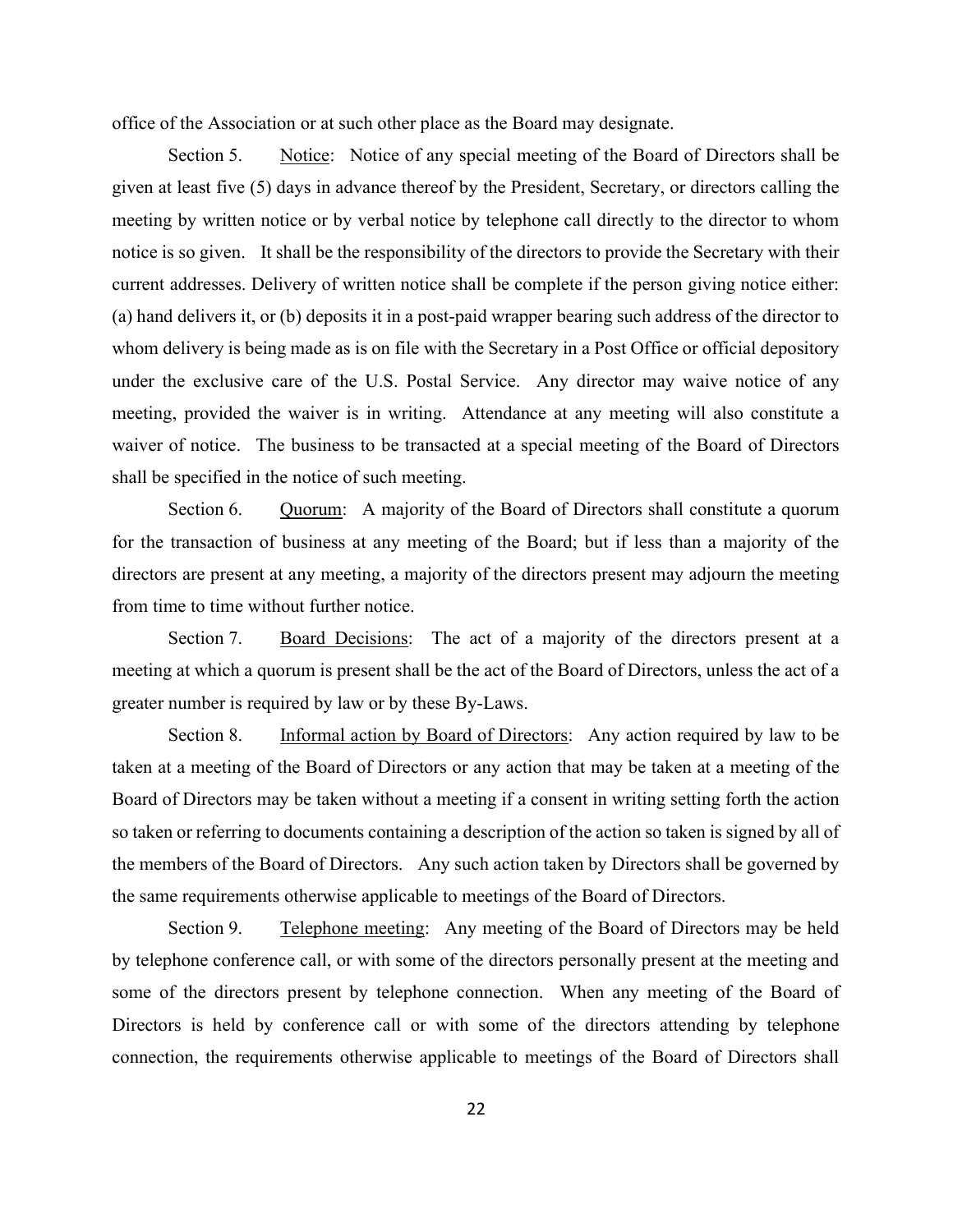apply.

 Section 10. Budget: It shall be the responsibility of the Board of Directors to prepare an annual budget and to mail a copy of the same to each Member prior to the 30th day preceding the beginning of the fiscal year to which the budget applies.

Section 11. Audit: The Board of Directors shall employ a duly certified public accounting firm to audit the books and records of the Association on an annual basis at the end of each fiscal year. The Board shall prescribe that the accounting firm's final report shall be presented to the Board of Directors within sixty (60) days after the end of each fiscal year, and it shall be the responsibility of the Board of Directors to mail a copy of the audit report to each Member prior to the next annual meeting of the Members.

Section 12. Committees:

A. Committees of Directors: The Board of Directors, by resolution adopted by majority of the directors in office, may designate one or more committees, each of which shall consist of two (2) or more directors, which committees, to the extent provided in such resolution, shall have and exercise the authority of the Board of Directors in the management of the Association; but the designation of such committees and the delegation thereto of authority shall not operate to relieve the Board of Directors, or any individual director, of any responsibility imposed by law.

 B. Architectural Review Committee: The Board of Directors shall appoint an Architectural Review Committee for the purpose of assuring the development of the Subdivision and the improvement of the Lots and Residential Units therein in accordance with the Declarations, the Amendment, and the Use Restrictions, and to control the type, nature and design of all buildings, structures and other improvements constructed on the Property. The number of members of the Architectural Review Committee shall be such as is established from time to time by the Board of Directors. Any number of the members of the Board of Directors may be appointed to serve on the Architectural Review Committee, but at least one member of the Architectural Review Committee must be a member of the Board of Directors. The Architectural Review Committee shall specifically comply with the provisions affecting it contained in the Amendment. The Architectural Review Committee shall be the same as and shall carry out the functions and duties of the Architectural Review Board and Environmental Control Committee as set forth in the Declarations and the Use Restrictions, and it shall perform all duties and have all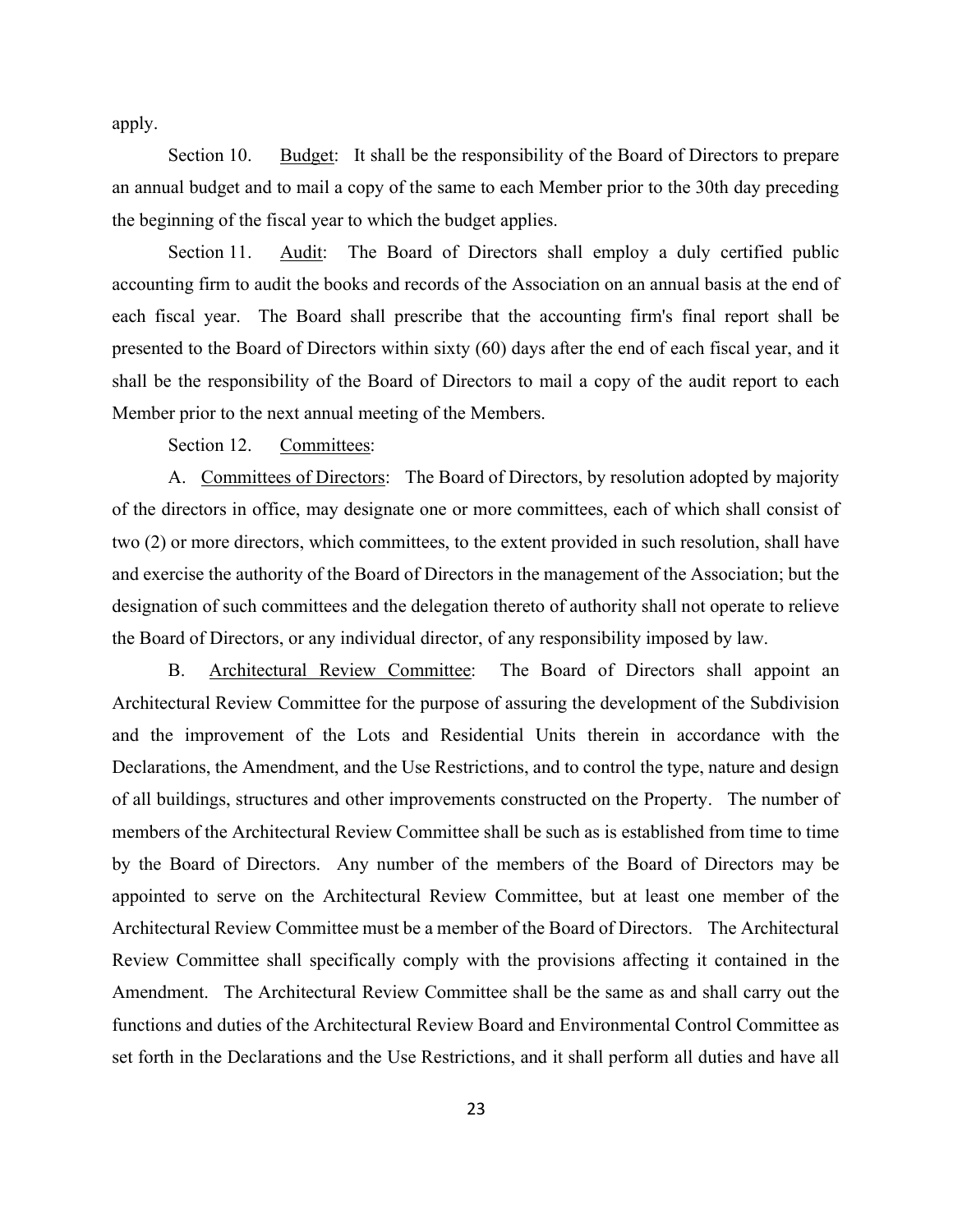rights of the Association with regard to review and approval of plans as specifically imposed upon and reserved to the Association in the Declarations and the Use Restrictions. Any Owner may appeal from any decision of the Architectural Review Committee by filing the same in writing with the Board of Directors of the Association within thirty (30) days of the rendering of the decision. Upon appeal to the Board of Directors, the Board shall sit as an adjudicatory panel and shall accord the appealing party and the Architectural Review Committee with the opportunity to be heard and present evidence and notice of the decision. The decision of the Board of Directors shall be final and binding upon the Owner and the Architectural Review Committee.

 C. Other Committees: Other committees not having and exercising the authority of the Board of Directors in the management of the Association may be designated by resolution adopted by a majority of the directors present at a meeting at which a quorum is present. Except as otherwise provided in such resolution, members of each such committee shall be Members of the Association, and the President of the Association shall appoint the members thereof. Any member thereof may be removed by the person or persons authorized to appoint such member whenever in their judgment the best interests of the Association shall be served by such removal.

Section 13. Vacancies: Any vacancy occurring in the Board of Directors and any directorship to be filled by reason of an increase in the number of directors shall be filled by the Board of Directors. Directors appointed to fill a vacancy shall serve for the unexpired term of their predecessors in office.

 Section 14. Compensation: Directors as such shall not receive any stated salaries for their services, but by resolution of the Board of Directors expenses of attendance, if any, may be allowed for attendance at any regular or special meeting of the Board.

# ARTICLE XII - Officers

 Section 1. Officers: The officers of the Association shall be a President, a Vice-President, a Secretary, and a Treasurer, each of whom shall be a member of the Board of Directors. The Board of Directors may elect or appoint such other officers, including an Administrator, one or more Assistant Vice-Presidents, one or more Assistant Secretaries, and one or more Assistant Treasurers, as it shall deem desirable, such officers to have the authority and perform the duties prescribed, from time to time, by the Board of Directors, which officers may but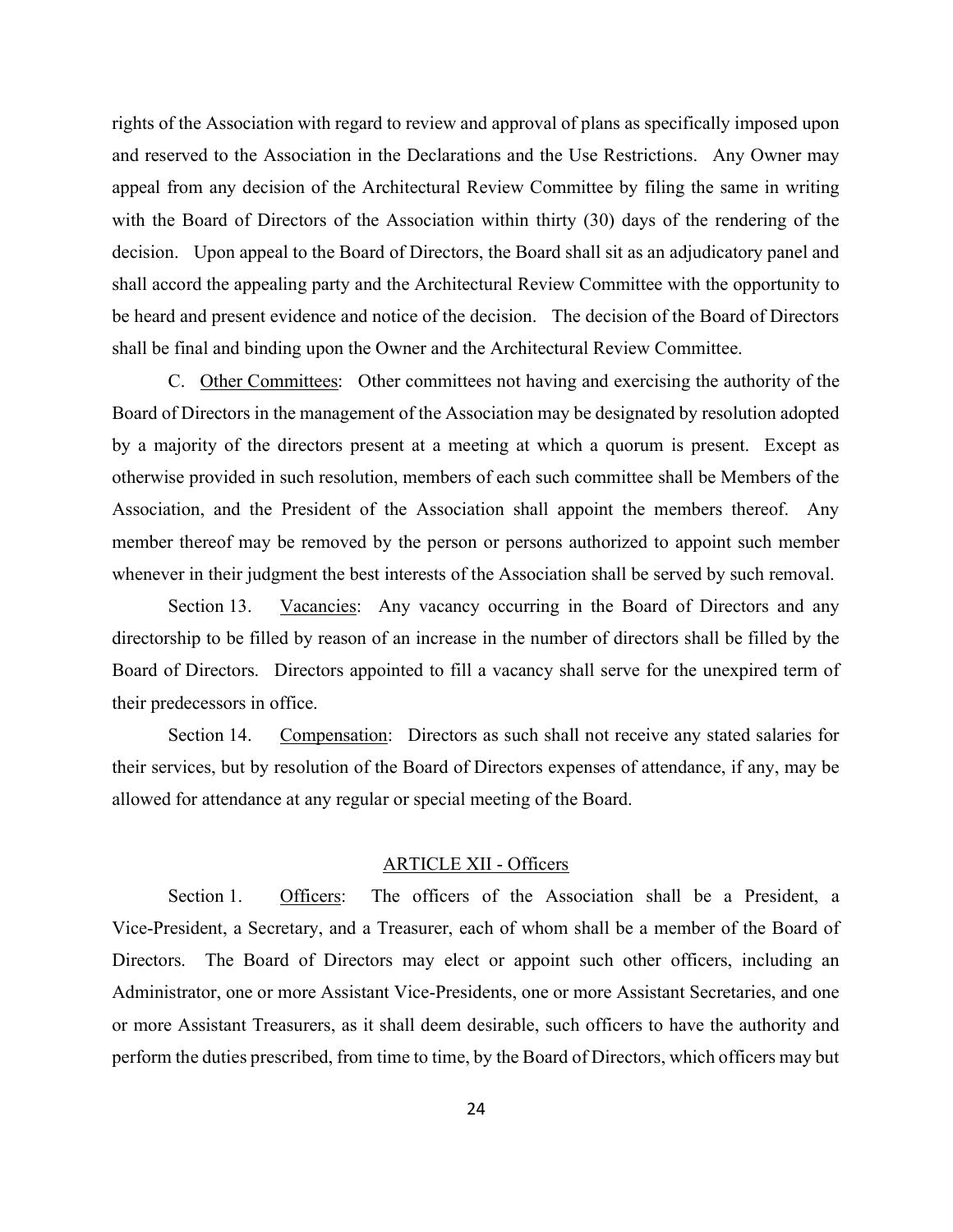are not required to be members of the Board of Directors.

 Section 2. Election and Term of Office: The officers of the Association shall be elected annually by the Board of Directors at the regular annual meeting of the Board of Directors. If the election of officers is not held at such meeting, such election shall be held as soon thereafter as is convenient. New offices may be created and filled at any meeting of the Board of Directors. Each officer shall hold office until a successor has been duly elected and qualifies.

Section 3. Removal: Any officer elected or appointed by the Board of Directors may be removed by the Board of Directors whenever in its judgment the best interests of the Association would be served thereby.

Section 4. Vacancies: A vacancy in any office because of death, resignation, removal, disqualification, or otherwise, may be filled by the Board of Directors for the unexpired portion of the term.

Section 5. Powers and Duties: The several officers shall have such powers and shall perform such duties as may from time to time be specified in resolutions or other directives of the Board of Directors. In the absence of such specifications, each officer shall have the powers and authority and shall perform and discharge the duties of officers of the same title serving in non-profit corporations having the same or similar general purposes and objectives as this Association. The Secretary shall have the specific duty of at all times maintaining a list showing thereon with respect to each Lot and Residential Unit the Owners thereof, the Voting Member with reference thereto, and the addresses of such Owners and Voting Members. It shall be the responsibility of such Owners and Voting Members to keep the Secretary furnished with current addresses, and it shall not be the responsibility of the Secretary to inquire into the same. It shall be the responsibility of the Secretary to timely send, serve, and deliver all notices, statements, and similar information as required by law and by these By-Laws, the Declarations, the Amendment, and the Use Restrictions. The Administrator shall have the duty of carrying out the day to day functions and responsibilities of the Association, shall assist the other officers in the performance of their duties, and shall have such additional functions and responsibilities as shall be set forth in writing and approved by the Board of Directors. The Administrator shall be directly responsible to the Board of Directors and shall attend all meetings of the Board of Directors when requested to do so.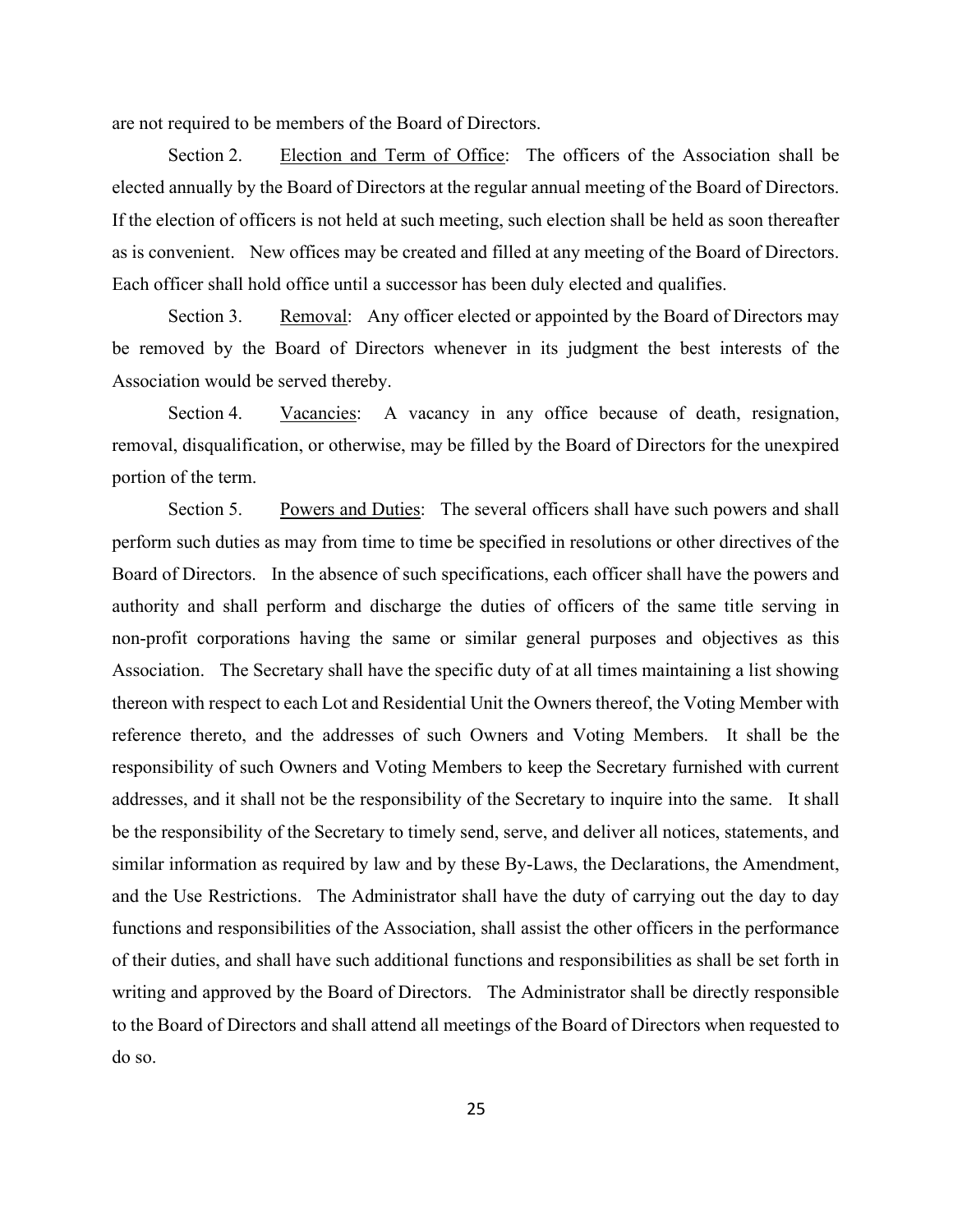#### ARTICLE XIII - General Provisions

 Section 1.1. Indemnification of Directors, Members of Any Committee of the Board, Officers, Employees and Agents. The Association shall indemnify and advance expenses to a director, member of any Committee of the Board, or officer of the Association (and his or her heirs, executors and administrators) to the fullest extent allowed by the laws of the State of North Carolina, both as now in effect and as hereafter adopted. The Association shall indemnify a director, member of any Committee of the Board, or officer who was a party because he or she was a director, member of any Committee of the Board, or officer of the Association against reasonable expenses incurred by him or her in connection with the proceeding. The Association may indemnify and advance expenses to any employee or agent of the Association who is not a director or officer (and his or her heirs, executors and administrators) to the same extent as to a director or officer, if the Board determines that it is in the best interest of the Association.

Section 1.2. Insurance. The Association shall have the power by action of the Board to purchase and maintain insurance on behalf of an individual who is or was a director, officer, employee, or agent of the Association, is or was serving at the request of the Association as a director, officer, partner, trustee, employee, or agent of another corporation, partnership, joint venture, trust, employee benefit plan, or other enterprise, against liability asserted against or incurred in that capacity or arising from the status of director, officer, employee, or agent, whether or not the Association would have the power to indemnify the individual against the same liability under the provisions of this Article.

Section 2. Contracts: The Board of Directors may authorize any officer or officers, agent or agents of the Association, in addition to the officers so authorized by these By-Laws, to enter into any contract or execute and delivery any instrument in the name of and on behalf of the Association, and such authority may be general or may be confined to specific instances.

Section 3. Checks, Drafts, or Orders: All checks, drafts, or orders for the payment of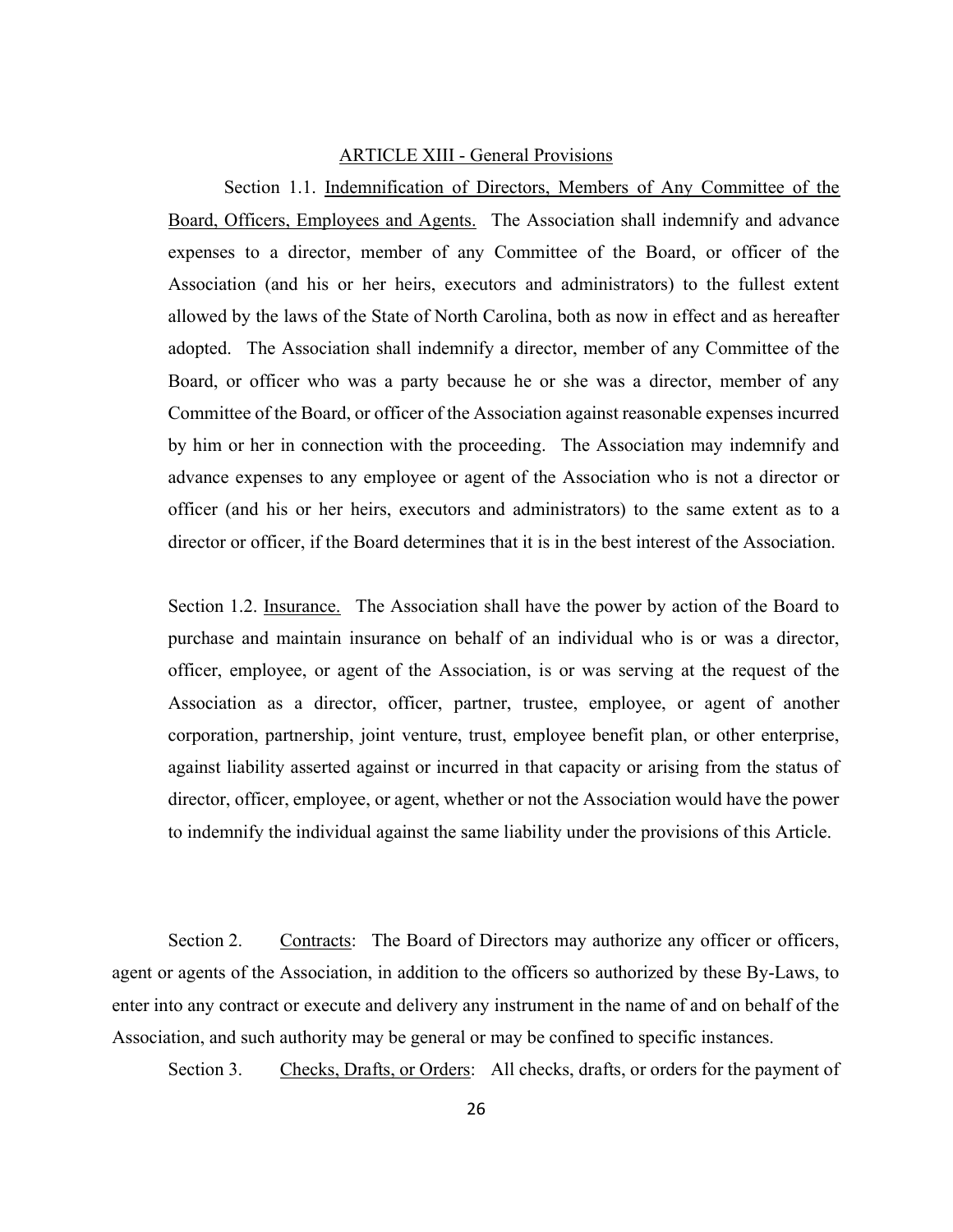money, notes, or other evidences of indebtedness issued in the name of the Association, shall be signed by such officer or officers, agent or agents of the Association, and in such manner as shall from time to time be determined by resolution of the Board of Directors. In the absence of such determination by the Board of Directors, such instruments shall be signed by the Treasurer or an Assistant Treasurer and countersigned by the President or a Vice-President of the Association.

 Section 4. Deposits: All funds of the Association shall be deposited from time to time to the credit of the Association in such banks, trust companies, or other depositories as the Board of Directors may select.

 Section 5. Gifts: The Board of Directors may accept on behalf of the Association any contribution, gift, bequest, or devise for any purpose of the Association.

Section 6. Books and Records: The Association shall keep correct and complete books and records of account and shall also keep minutes of the proceedings of its Members, Board of Directors, committees having and exercising any of the authority of the Board of Directors and the Architectural Review Committee, and it shall keep at the principal office a record giving the names and addresses of the Owners and Voting Members. All books and records of the Association may be inspected by any Member or that Member's agent or attorney for any proper purpose at any reasonable time. The Secretary shall have the responsibility of keeping the minutes of all meetings of the Members and Board of Directors, and of keeping the books and records of account of the Association. The Secretary may delegate this responsibility to the Administrator upon reasonable supervision of the Administrator.

Section 7. Fiscal Year: The fiscal year of the Association shall begin on the first day of January in each year and end at midnight on the thirty-first day of December of each year.

Section 8. Seal: The Association's seal shall consist of two (2) concentric circles containing the name of the Association, the words "corporate seal," and a designation of the state of incorporation.

Section 9. Waiver of Notices: Whenever any notice is required to be given under the provisions of Chapter 55A of the General Statutes of North Carolina, or under the provisions of the Articles of Incorporation or the By-laws of the Association, a waiver thereof in writing signed by the person or persons entitled to such notice, whether before or after the time stated herein, shall be deemed equivalent to the giving of such notice.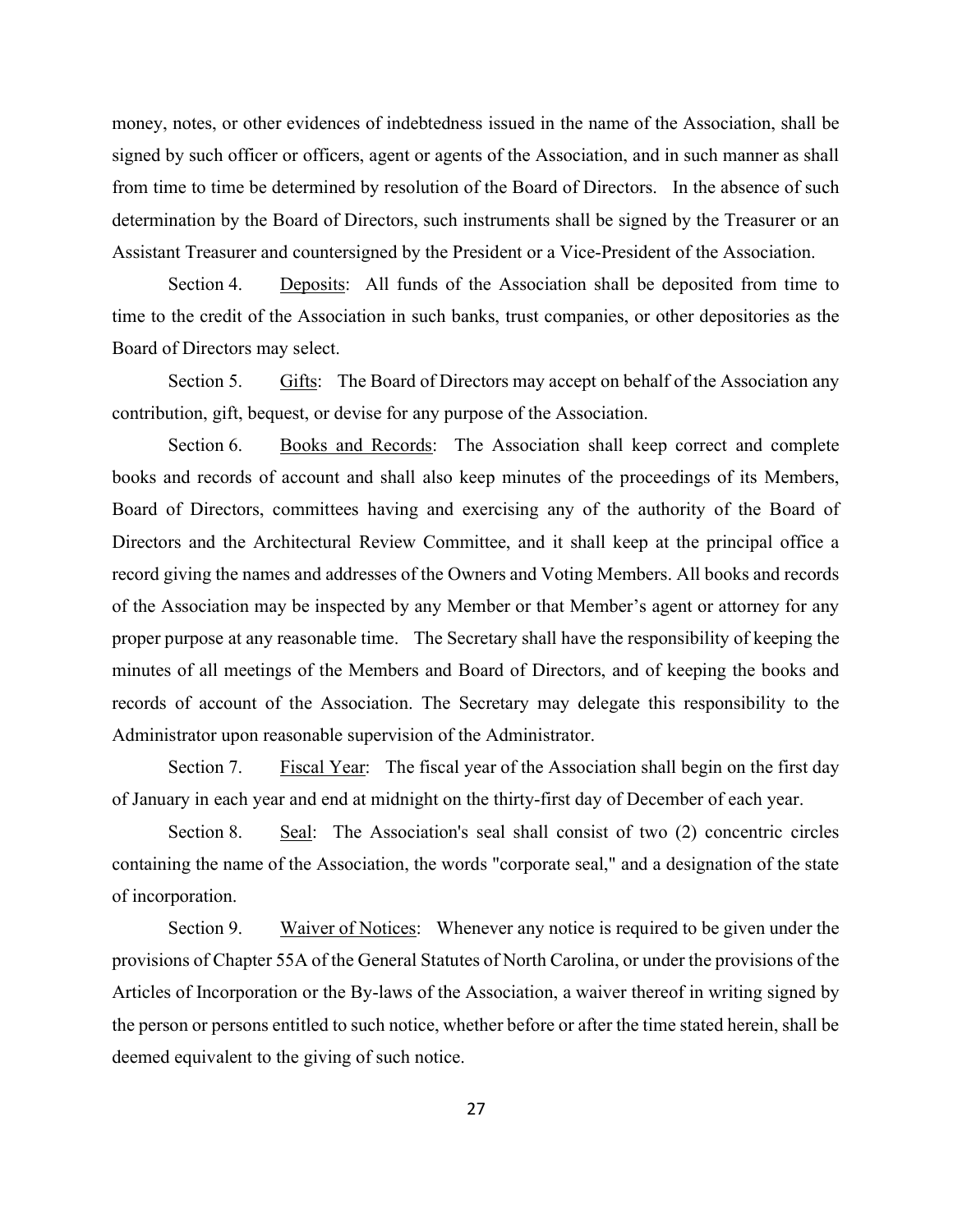Section 10. Terminology: As used herein, words in the singular include the plural and the masculine includes the feminine and neuter genders as appropriate.

Section 11. Severability: Should any provision, paragraph, sub-paragraph, sentence, phrase or other portion of these By-Laws be determined to be void, invalid, illegal or unenforceable for any reason by any court or tribunal of competent jurisdiction, such determination shall not affect the remaining provisions hereof, which provisions are declared to be severable and shall remain in full force and effect. If any provision hereof shall be in conflict with any provisions of Chapter 55A of the North Carolina General Statutes, the provisions of the said Chapter 55A shall prevail with respect to such provision in conflict.

 Section 12. Amendment of By-Laws: These By-Laws may be altered, amended, or repealed, and new By-Laws may be adopted by the Members at a duly constituted meeting of the Members at which a quorum is present. The notice of the meeting at which such action is taken must specify the action proposed to be taken.

 Section 13. Notices and Communications: Any notice or communication required or permitted herein to be given, made or transmitted to or from the Association, any Owner, any Member or Associate Member, any Director or Officer, or any other person or entity, including without limitation those notices and communications specified in Article I, Sections 4 and 9, and Article XI, Sections 5, 10 and 11, shall be complete if the person or entity giving, making or transmitting it: (a) hand delivers it, (b) deposits it in a post-paid wrapper bearing such address of the person or entity receiving it as is on file with the Secretary in a Post Office or official depository under the exclusive care of the U.S. Postal Service, (c) sends it by a nationally recognized overnight delivery service to such address of the person or entity receiving it as is on file with the Secretary, or (d) faxes, emails or transmits it by other nationally recognized and generally used electronic means to the fax number, email address or electronic transmission address as is on file with the Secretary.